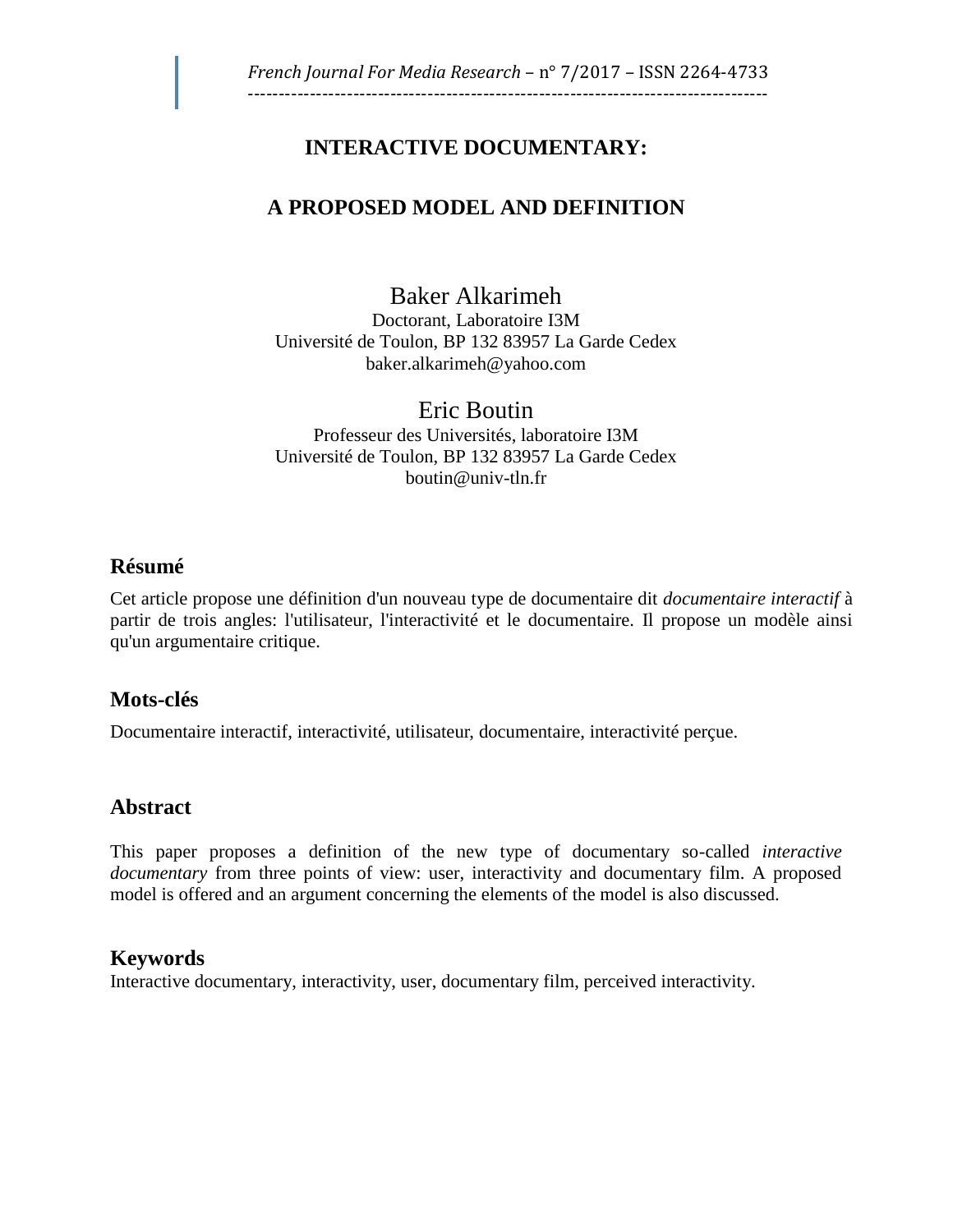### **INTRODUCTION**

 $\overline{a}$ 

The aim of this study is to provide a conceptual model that can assist in defining and analyzing the interactive documentary<sup>1</sup>. This type of documentary has emerged as a result of the advanced technology and the transformation from Web1.0 to Web 2.0. The technological features have progressively activated the latent interactive aspects in the linear documentary such as twoway communication in the real time. Those features have also reformulated the relationship between the viewer, the author and the narrative. The presented model in this study provides the fundamental components of the interactive documentary: user, interactivity, and documentary.<sup>2</sup> It analyses the interactive documentary in the terms of these components in order to propose a convenient definition.

 However, despite the new genre of documentary has several term, the term *interactive documentary* has been recently applied in many studies without a precise definition (e.g., Almeida & Alvelos, 2010; Choi, 2009; Galloway et al., 2007; Gaudenzi, 2013; Gifreu, 2011). The attached adjective *interactive* that derived from the noun *interactivity* may generally become a source of concerns for many, because of the vast arguments that the term *interactivity* has caused during the last decades.

 The term *interactive documentary* or I-doc as a shortcut raises other questions related to documentary film itself such as the problems of definition (see Nichols, 1991), and the problems of reality or *representing reality,* which it has been considerably correlated with documentary in many definitions, since the first adoption of the term *documentary* by Grierson (Eitzen, 1995). Furthermore, the word *documentary film*, without the adjective *interactive*, indicates generally nonfiction-linear documentary. Once the term *documentary film* appears, traditions related to the theoretical framework also rise to the surface; technical operations that documentary film processes through until be received by the viewer; and then the potential relationship between the linear documentary and the viewer. This relation has usually been considered as *passive relationship*, because the disability of a system to create a real feedback between viewer and filmmaker.

 The term *documentary*, however, is coined with the attached adjective *interactive*, to imply that there are at least two members in the process of sharing or interacting not into unlimited extent, but rather in the space of documentary film as a non-fictional structure. On the other hand, the adjective *interactive*, is associated generally with *interactivity* which imposes several questions that have always caused heated debates amongst scholars: what is interactivity? Is it characteristics of the medium? (e.g., Coyle & Thorson, 2001; Fiore & Jin, 2003; Raney et al.

<sup>1</sup> the type of documentary 'interactive documentary has different terms such as: "i-doc" "cross-media doc", "locative doc", "transmedia doc", "new media doc", "docugame", "touch doc" and "web doc".

<sup>2</sup> The term *documentary* in this study refers to the linear documentary and to its traditional concepts such as *representing reality* and *narrative structures*. However, linking the interactive documentary, in this study, with the traditions of linearity suggests that the interactive documentary is still connected with its traditional legacy, but at the same time, with the vast technological changes, it has enormously developed and reformuated these traditional concepts, and especially the realationships between the filmmaker, the narrative and the viwer.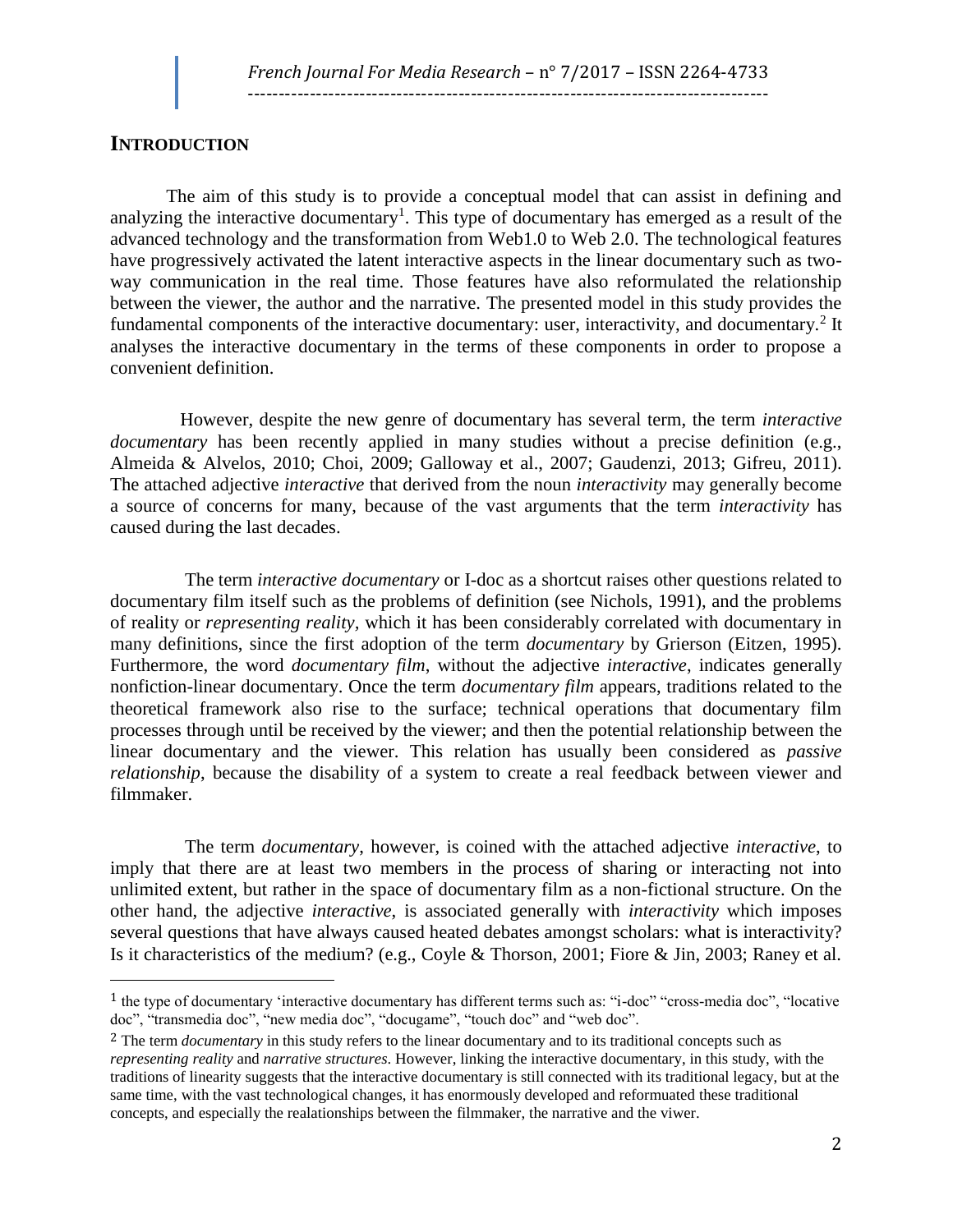2003; Sundar, Kalyanaraman, & Brown, 2003). Is it user's perceptions? (e.g., Jee & Lee, 2002; Hwang & McMillan, 2002; Wu 1999). Or is it a communication process? (e.g., Rafaeli, 1988; Rafaeli & Sudweeks, 1997; Rogers, 1995; Stewart & Pavlou, 2002). Or is it a combination of all the previous three dimensions? (e.g., Coyle & Thorson, 2001; Heeter, 1989; Lieb, 1998; Macias, 2003; McMillan, 2002; Zack, 1993).

 Subsequently, documentary film as a traditional form recalls overall the process that the film is made up through, and the continuous controversy about the appropriate definition. The presence of documentary on the Internet and the use of interactive features provided by technology raises a complicated question more than others: are we still talking about documentary film as linear form? In other words, should we classify what is online and looks like a traditional documentary, as documentary film? Or should we deal with this new emergence far cry from the linear documentary? Are we facing a separated or connective relationship with the traditions of linear documentary? Because if we admit that we are in contact with linearity, we are almost obliged to deal with documentary film not only as an emergent form, but with its stuck problems since its first appearance on the screen. Otherwise dealing with it as a separated genre from linear documentary, alternative methods out of traditional documentary are the way to go.

 Furthermore, as has been said earlier, the adjective *interactive* requires a presence of the undefined user, and frames him/her into a relationship described as an interactive relation with the documentary film. In addition to the term, there are constant assertions of many scholars that interactivity is only potential (e.g., Jensen, 1998; Rafaeli, 1988). Nevertheless, the user seems to be virtually absent from the scene for several reasons: some studies on interactivity and interactive documentary deals with the user as an interactive member without providing empirical studies of his interaction. Another possible reason, so far most of studies and definitions came to classify this type of documentary through technological aspects and the user was only theoretically conceptualized (e.g., Galloway et al., 2007; Gaudenzi, 2013; Nash; 2012). Moreover, there is a lack of empirical studies on the relationship between the user and the interactive documentary. It can be assumed that interactivity is designed to engage the user within a system, but it is not known how the user perceives it, and how he deals with it, especially in interactive documentary.

 Another problem could also rise when discussing interactivity under the framework of interactive documentary: while several researches have recently worked on the user's perceived interactivity especially in advertising and marketing (e.g., Jee & Lee, 2002; Hwang & McMillan, 2002; Wu 1999; Wu, 2000), experimental studies in this field vary in their results. This suggests more experimental studies should be applied in an attempt to understand empirically the relationship between the user and the interactivity, but in the context of documentary story. Interactivity or interactive documentary as a relative concept is not a concept that can be solely defined. It is a relational concept not only related to the user's perceptions, but also to the subject or to the story of the film that uses interactivity as technological aspects to convey a message to the audience. Therefore, it is not about interactivity, although it plays a big role, it is about the storytelling and about the user.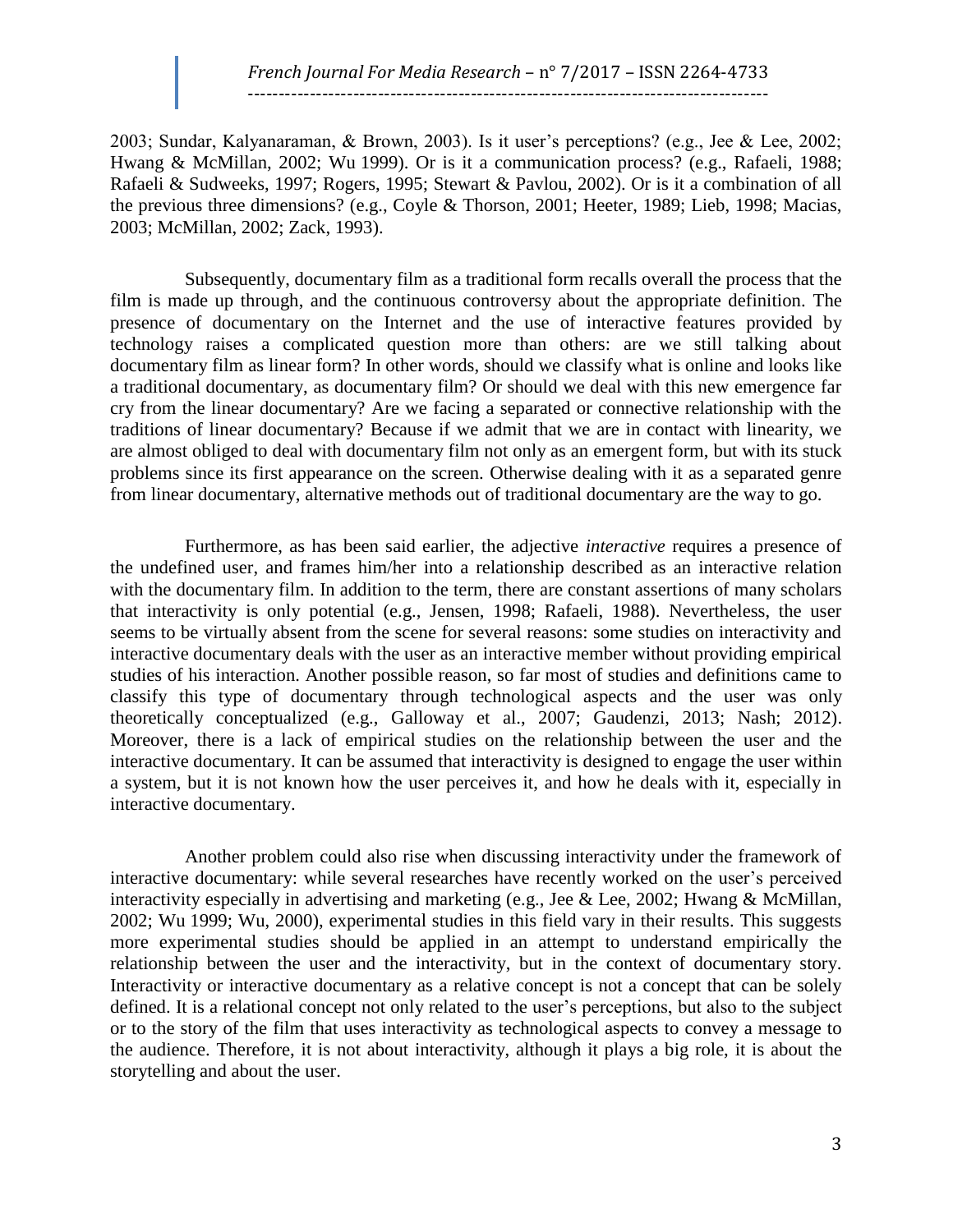Before presenting the model of interactive documentary, the article is going to address firstly the major differences between linear and interactive documentary, and then the existed definitions of interactive documentary.

#### **LINEAR AND INTERACTIVE DOCUMENTARIES**

With a release of *Nanook of the North* (1922) by Robert Flaherty, a new age of motion picture had started. With the word *documentary* 1926 adopted by Grierson, a new way of studies had also launched. Since then, most of linear documentary theorists have continuously attempted to define the *documentary*. The problem was and still that the word *documentary* has been always associated with a critical concept called *reality*. Reality as a relative concept to the documentary film continued to be as a distinguished and comparative concept, not only because of early definitions such as Grierson's definition "the creative treatment of actuality" (Grierson & Hardy, 1966, p.13), but also because the vast attempts from theorists to distinguish the documentary from fiction film. Associating reality with documentary has made most theorists struggle to have suitable or determined definition of documentary. Nevertheless, there seem to be some agreements that the documentary film can have some keywords to make it distinguishable and comprehensible: It is non- fiction story, which attempts to represent what is already existed or to be existed even with reenactment.

On the other hand, representing reality and interactivity are the two major complex issues that could shed a light on the differences between interactive and linear documentaries. But because the new genera *interactive documentary* still preserves and shares with linear documentary the word *documentary*, the complicated problems concerning reality or representing reality resurface again. There is almost no book or article about documentary without making the term *reality* as a major issue to be addressed and argued (e.g., Black, 2002; Jerslev, 2002; Nichols, 1991; Godmilow& Shapiro, 1997). The number of books and the constant insistence on the concept could mainly mean, that *reality* is a skeptical concept that does not exist out of our mental contexts. Reality as a comparative and distinguished concept of documentary from others can fail to answer these questions in the space of documentary: What is reality? Which reality are we referring to? And what kind of standard can be used to indicate that this is real, or this is not real.

In this study, reality in both documentaries could be understood as a symbolic and creative concept, or as an observed and chosen one from other potential realities beyond our senses and representations. This particular version of reality can be termed as a documentary's reality pertained to the film itself as a product that has its own meaning of comprehending reality. On the other hand, there are three possible realities representations when discussing documentary: the reality of director, narrative and viewer (Nichols, 1991).Though the filmmaker as an observer wants to convey a certain reality to his/her audience, the proposed viewer also has his/her own version of the represented reality.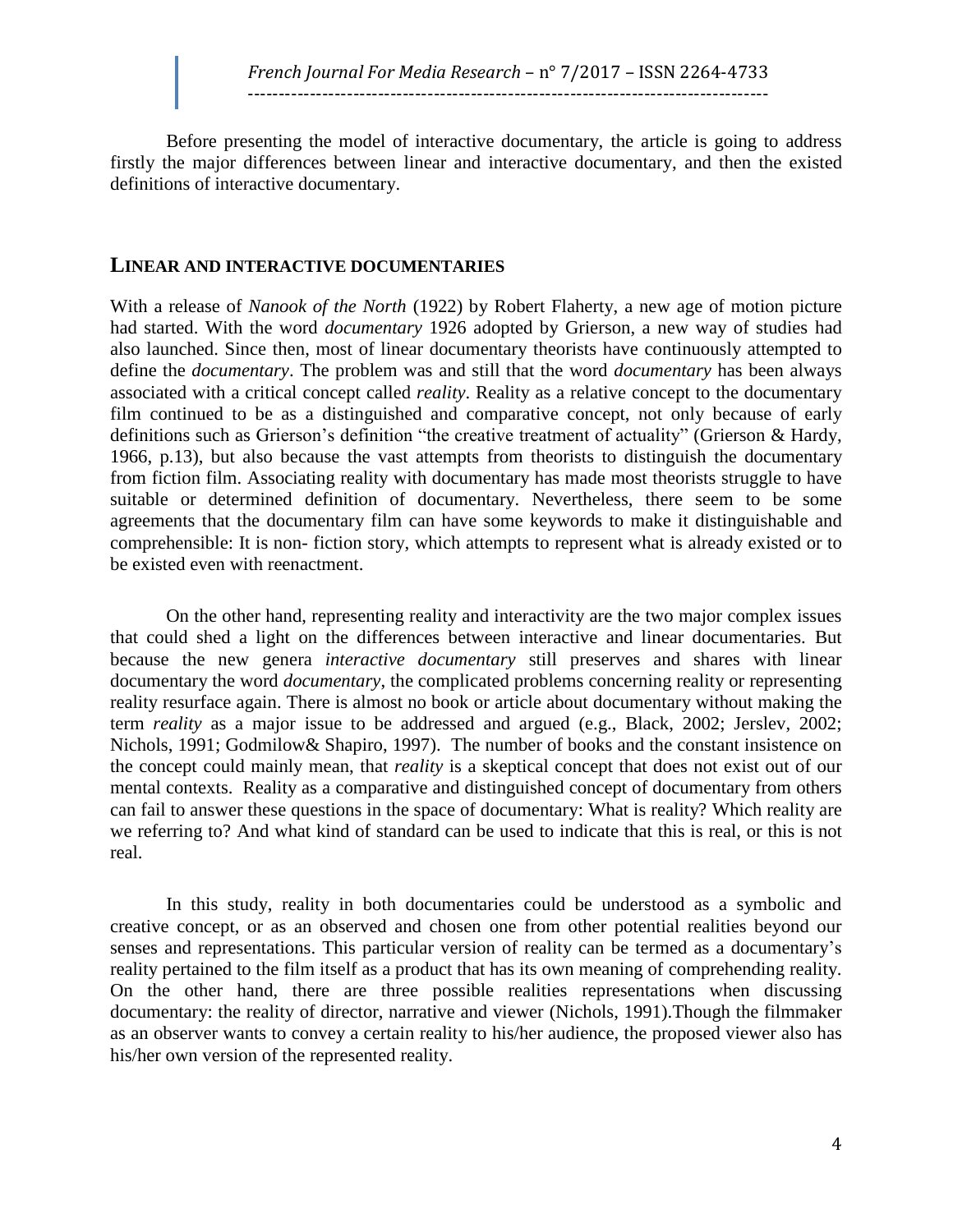#### *French Journal For Media Research* – n° 7/2017 – ISSN 2264-4733 ------------------------------------------------------------------------------------

However, both linear and interactive documentaries could be at least distinguished from the fiction film. They both attempt to provide what is already existed in the observed world within a certain vision, technical, artistic and mental arrangements. In other words, the documentary is not a monocular reality from different angles, but a chosen one from various others. The fiction film, on the contrary, is intentionally meant to create a reality as a whole in artistic and dramatic conception.

However, linear and interactive documentaries have some similarities that they both attempt to provide certain facts of what is supposed to be *real*, or at least, there seem to be broad lines connecting both of them together when attempting to provide a certain reality. These broad lines that connect both of them could nevertheless create several variations when representing reality, and when evoking the nuances between traditional documentaries themselves. The advanced technology, from filming and editing to distribution, has given the new arrival *interactive documentary* a different degree of representations in terms of image quality, color, accuracy, details, speed, flexibility, etc. In short, linear and interactive documentaries share at least the concern of providing what we can observe as human beings with our senses such as geography, culture, people, etc.

Further, interactivity as features of the medium has frequently changed the three main structures of the classical documentary: the author, the narrative and the viewer. The viewer has the chance to choose and control the contents and the time while watching an interactive documentary. It has given him/her a significant role to be as an assistant director where he/she can add to or modify the contents. This shifting of roles has gradually led to diminish the absolute control of the classical authorship and the unmodified narrative. In the traditional documentary, for example, the narrative of documentary is not changeable, while it is conversely nonlinear, influenceable and variable in the age of interactive documentary.

The narrative of the interactive documentary might nevertheless be considered less coherent construction In comparison with the linear documentary. It is basically a proposed narrative, although in many cases, it is built on the criterions of interpersonal communications. This kind of presumed logic depends physically and cognitively on the viewer to activate it and reorder its structure. It is thus a participatory logic that breeds from the ongoing interactions. Therefore, reality has become more potential or can be practically chosen among multiple others. In a sense, the viewer is physically and mentally participating in the creation of the proposed reality.

As said previously that reality, created by the viewer in the classical documentary, is generally a modified version of the director's represented reality, but it is a structural version depends on how the viewer understands it and interprets it. The viewer here, as in interactive documentary, can adjust, add, create and produce an entire version of the represented reality, but this version remains in the cognitive limits, in the framework of imagination. All these cognitive interactions are based on the flexibility of the director's version of reality to accept the cognitive addition or modification.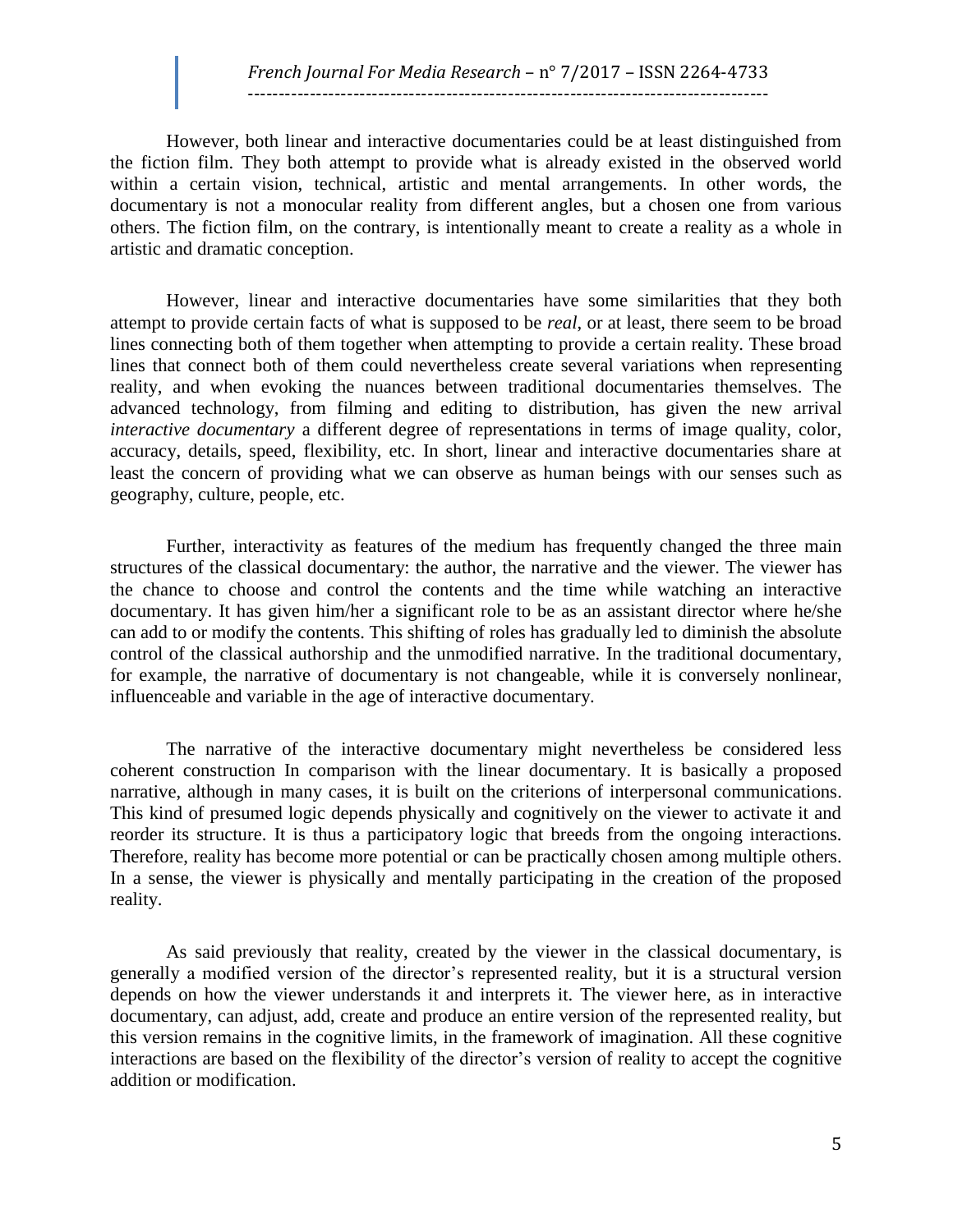#### **DEFINITIONS OF INTERACTIVE DOCUMENTARY**

There are few definitions of interactive documentary, because it is probably still regarded as an emergent form. Miller's (2004) definition of interactive documentary focused on user's choice. Goodnow (2004) concentrated on physical interactivity that the user can experience when involving with interactive documentary. Restricting interactive documentary within physical interactivity is critical, because even physical interactivity is basically based on cognitive processes. Interactive documentary is not only a physical interactivity, but rather it is both physical and cognitive interactivity. Berenguer (2004), however, stated that hypertexts and games led to the interactive narrative. This interactive narrative spread in three directions: interactive narrative, interactive documentary and games. Whitelaw (2002) declared that interactive documentary "offers its own ways of playing with reality" (p. 3). These definitions have dealt with interactive documentary as a development of linear documentary (Gaudenzi, 2013). On the other hand, these definitions are generally limited to the certain aspects of interactive documentary.

 However, Galloway et al. (2007) limited the concept of interactive documentary into a "delivery mechanism" (p. 12). Although this definition is limited to "delivery mechanism", the proposed classification of interactive documentary gives an important role to the user (Gaudenzi, 2013). The models that developed by Gallowy et al. (2007) are: the Passive Adaptive, where the unconscious user is observed and given content depending on his responsiveness; the Active Adaptive, where the conscious user is in the control of documentary contents; the Immersive model, where is the user is fully involving with the documentary as in *virtual reality*; and finally the Expansive model, where the user is allowed to add to and modify the contents of the documentary.

 Nash (2011) used the term webdocumentary and defined it as "a body of documentary work, distributed via the Internet that is both multi-media and interactive" (p.197). Once again, despite this definition concentrates on distribution, Nash's classification gives the user a distinct role in three categories: narrative, categorical, and collaborative webdocumentaries. In the Narrative Webdocumentary, even that this type is similar to traditional documentary in specific points, but the user is allowed to interact with the specific points of narrative such as in the documentary *Prison Valley* (2010) by David Dufresne and Philippe Brault as an example of this category. The Categorical Webdocumentar, he focal element in this type is its structures, where the user can freely choose the story or the video he likes from a bunch of other stories, such as the French interactive documentary *7 Billion Others* (2003); and lastly, the collaborative webdocumentary like the Egyptian interactive documentary *18 Days in Egypt* (2011), where the user is actively contributing contents and sharing with others. These structures of the webdocumentary excluded other types of interactive documentaries such as locative documentaries, performances or exhibitions or docu-games.

 Gifreu (2011) adopted Nichols's definition of documentary that grounded on three items: author, narrative (text) and interactor. His definition of interactive documentary is limited to offline-online digital documentary and does not include other forms (Gaudenzi, 2013). Nevertheless, the significant of the proposed definition is the attempt to understand the user based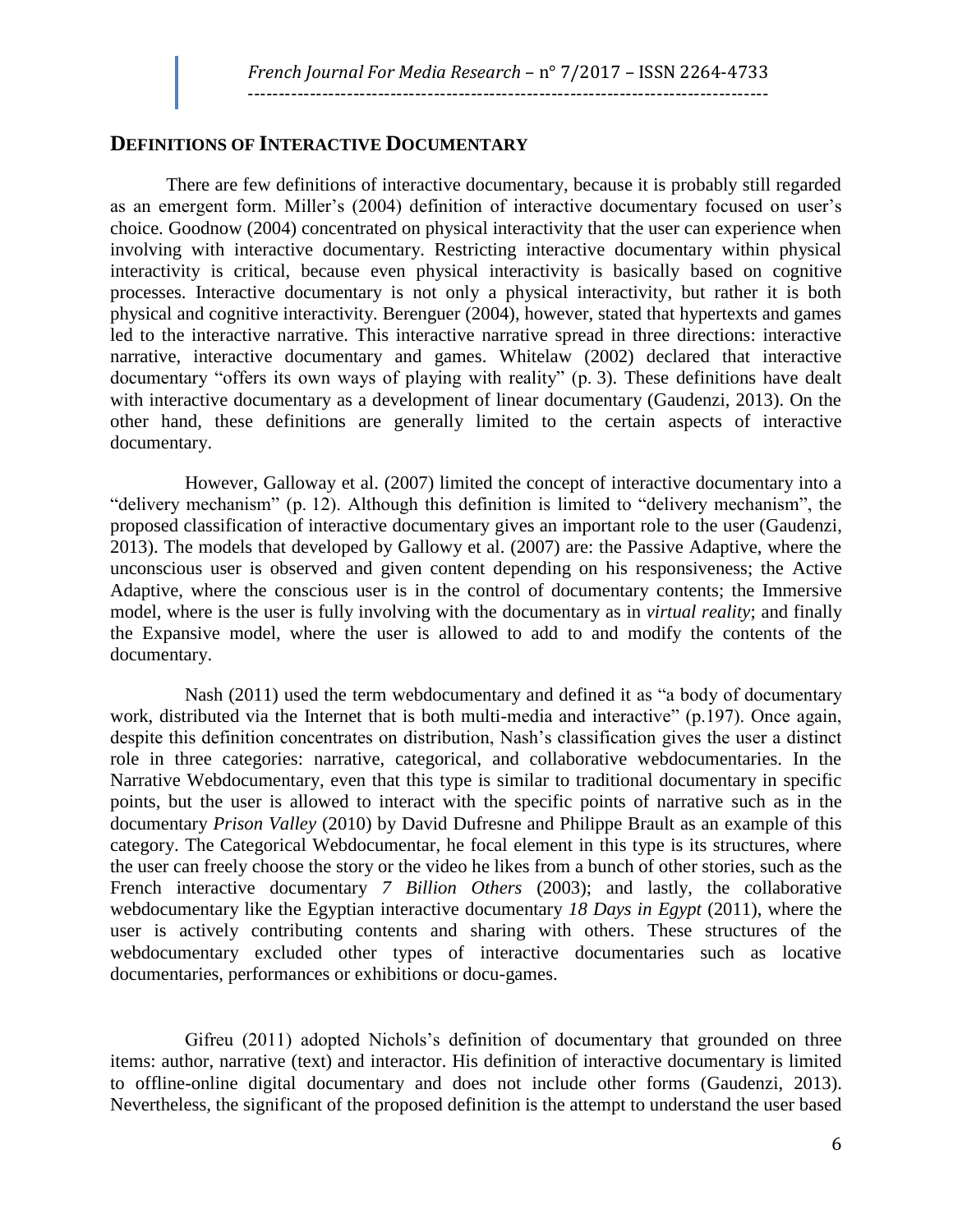on "the degree of participation" (Gifreu, 2011, p. 351). In the same context, Gaudenzi (2012) suggested that I-doc:

*Should not be seen as the uneventful evolution of documentaries in the digital realm but rather as a form of nonfiction narrative that uses action and choice, immersion and enacted perception as ways to construct the real, rather than to represent it. (p. 125)*

 She analyzed I-docs through their interactive logic and proposed four modes of i-Documentary: the conversional mode, the hypertext mode, the participative mode, and the experimental mode. In the first mode, the user involves with seamless interaction in a way of conversation with computer, such as the interactive documentary *Gone Gitmo* (2007) by Nonny de la Pena. In the hypertext mode like the film *Journey to the End of the Coal* (2008) by Honkytonk Films*,* the user is an explorer through hypertexts that can lead him to internal and external pages, images, sounds and videos. In the third mode such as the film *Global Lives* (2009) by David Harris, the two-way communication between user and author is possible. The user is not just exploring the content but he can have an active presence throughout involving the online production such as editing and shooting. Finally, in the last mode, the user is physically involving with such documentaries, experiencing the virtual reality as in the interactive locative documentary *Rider Spoke* (2007) by Blast Theory team.

 Based on previous definitions of interactive documentary, it is obvious that the definitions revolve around measuring certain aspects or dimensions or sub-concepts of the term or other relative terms. In a very common sense, there are general agreements amongst these definitions and classifications on the three components that can help to define the interactive documentary: interactivity, user and documentary. Nevertheless, these three components, which can coin the term *interactive documentary*, are fragmentally organized or operationalized in previous studies. For example, although some of the previous studies do not include the user in their definitions as an essential factor for constructing an interactive documentary, or for having an interactive experience with the new genre, their classifications of interactive documentary reconsider the prominence of user, and give him a significant position. This could generally indicate that there are some inconsistencies between theorizing and classifying the interactive documentary, which all could lead to various conflicts in the results. Therefore, this paper is an attempt to put together the three components of interactive documentary *interactivity, user and documentary*, in order to facilely theorize, analyze and classify the interactive documentary.

#### **PROPOSED MODEL OF INTERACTIVE DOCUMENTARY**

 Interactive documentary could be understood as a relational concept through three main aspects: (a) interactivity as characteristics of the medium and as a communication process; (b) user as perceived interactivity and physical involvement;(c) and lastly, documentary film as authorship and narrative.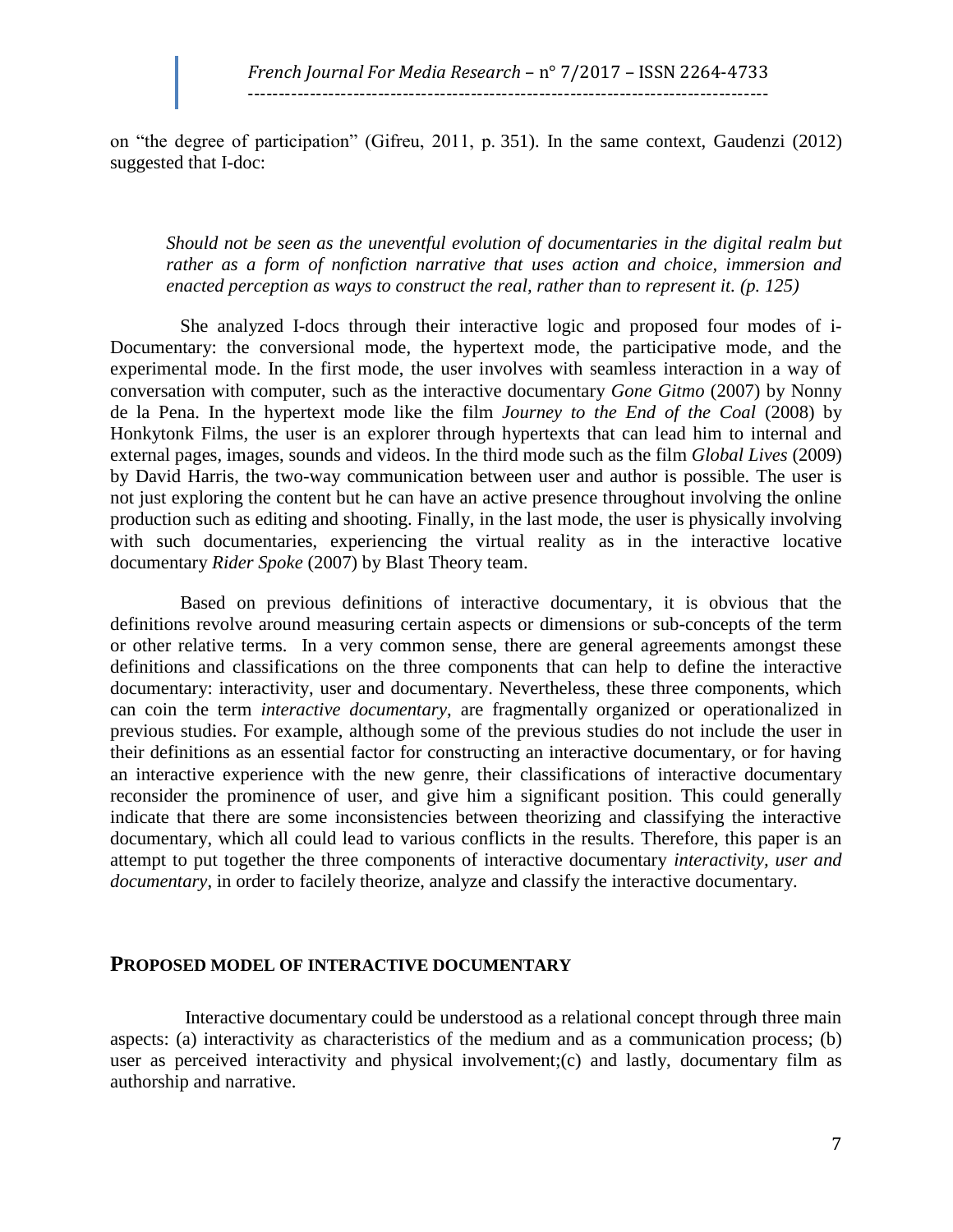

### **Conceptual Model of Interactive Documentary**

 In this model, it is important to note that the three structures: *interactivity, user, and documentary film* depend on each other to produce an interactive documentary, and an interactive experience. It is difficult to understand interactive documentary without comprehending the psychological, physical and cognitive behaviors of the user. In other words, interactive documentary gains its existence and meaning from the user's interaction with its content. Therefore, William Uricchio (2016) insists, in an interview about documentary's future that "success in interactive domain is really about engagement". User here is understood from two directions: user's perceived interactivity and user' physical involvement. However, interactivity as characteristics of the medium has no meaning if the user does not use it. Thus, in this model, it can be seen that interactivity, user and documentary film are in a dual correlation (two-way communication) and all are pouring in interactivity as a communication process.

 The rest of this paper is structured to explain how these three components: *interactivity, user and documentary film* are in a dual correlation for producing an interactive documentary.

#### **INTERACTIVITY**

 Interactivity in this section includes interactivity as features of the medium and interactivity as communication process. In several studies, interactivity is divided into: features of the medium, perceived interactivity, communication process and/ or the whole three previous variables. However, this paper excludes the perceived interactivity from this section, and includes it in the user's section for it is firstly considered as the user's reaction, or as a dependent variable of the technological aspects, and for better organizing and analyzing the structures of interactive documentary. In addition, interactivity is operationalized and comprehended as not only a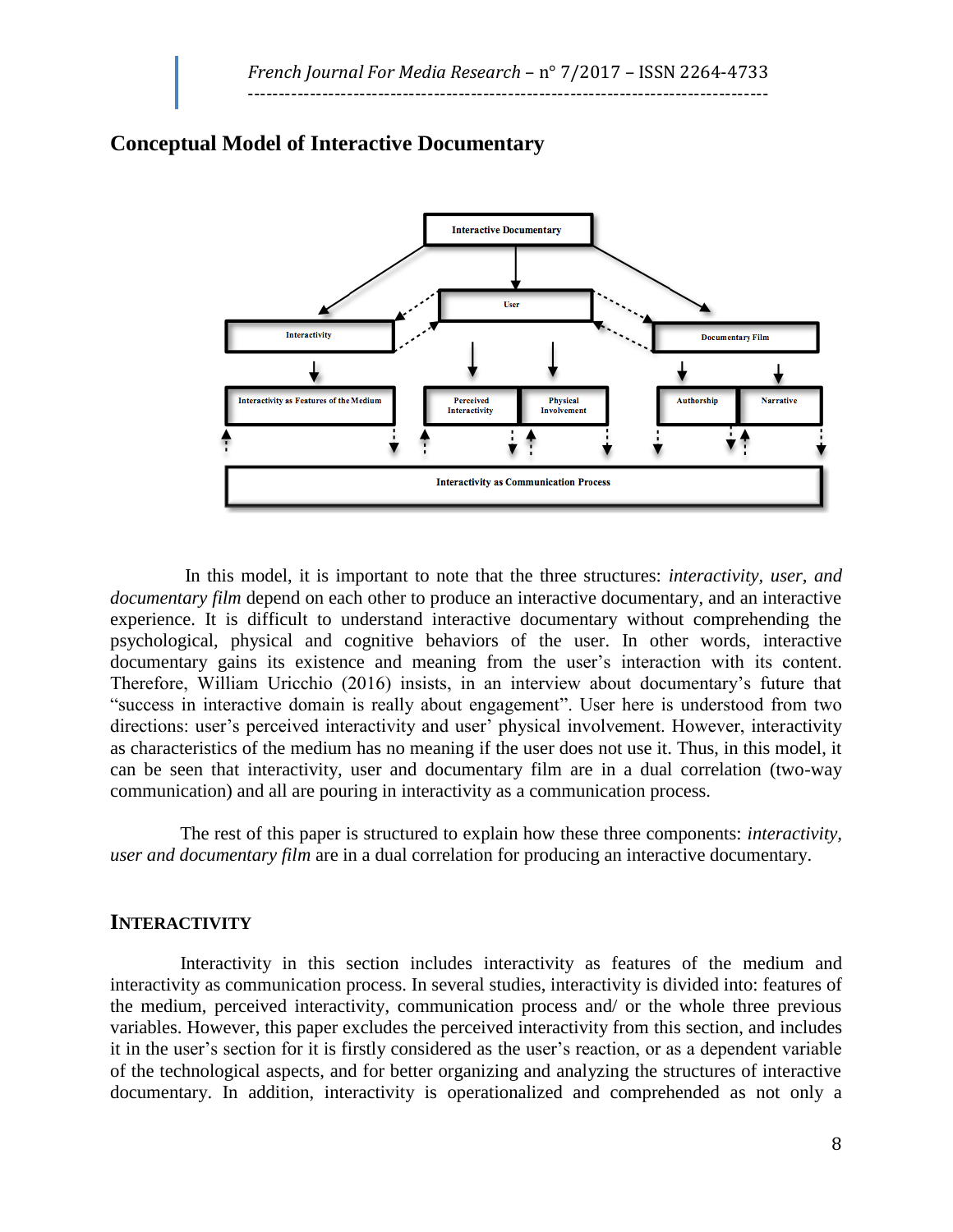combination of technological features, perceived interactivity and communication process; but rather, it is a combination of the previous dimensions or variables alongside with the story of the documentary.

### **Interactivity as Features of the Medium**

 As it is described in the model above, interactivity can be understand as features of the medium and as a communication process. Interactivity as features of the medium is defined: "by focusing on the features of a medium, or capabilities of creating interactive content or messages or potential for interaction" (Wu, 2005). Therefore, those who consider that interactivity as characteristics of the medium, tend to determine concepts like *low* and *high mediums* according to their technological aspects. Technology, therefore, provides documentary film with unique elements that can be summarized in three key attributes: two-way communication, user's control, and real-time responsiveness.

 The technological revolution and the existence of network 2.0 have enabled the users of the Internet to be active members. The one-way communication has become two-way communication. The users of the Internet 2.0 have the ability not only to communicate with others in real-time, but also to become influential over the message content. This shift in the world of communication was accompanied with a change in the nature of communication process as a whole: sender, medium, message and receiver. Sender is no longer the traditional one as it is the case of medium, message and receiver. Moreover, communication process between the user and the Internet has reinforced the growth of the Internet services. It has also changed the nature of the traditional user. Both the Internet and the user are profoundly dependent on each other, where this kind of dependency has significantly grown the communication channels and online services. The services offered by the Internet, software and applications by computer have recently furthered the emergence of the independent filmmakers, who have become able to make their own films without the need for major companies. Furthermore, they have become able to distribute their works internationally. In the light of this technological development, the documentary film did not stand idly, but rather it sought to benefit from this global network, and borrow from it the technological aspects in order to express itself in this competitive age.

On the other hand, degree of interactivity as Aoki (2000) suggested "may be measured by the number of tools presented in a website" (p. 5). Coyle and Thorson (2001) recommended that websites "should have good mapping, quick transitions between user input and resulting actions, and a range of ways to manipulate the content" (p. 76). Similarly, Steuer (1992) in his definition of interactivity focused on: speed, mapping and range. Sohn, Ci and Lee (2007) determined three groups of features that make a web site interactive: hyperlinks/clickable buttons; graphics, animation, and sound; and channels for online communication, transaction, and feedback. Gifreu (2011), however, called the technological aspects used by interactive documentary "navigation and interaction modalities" (p.356).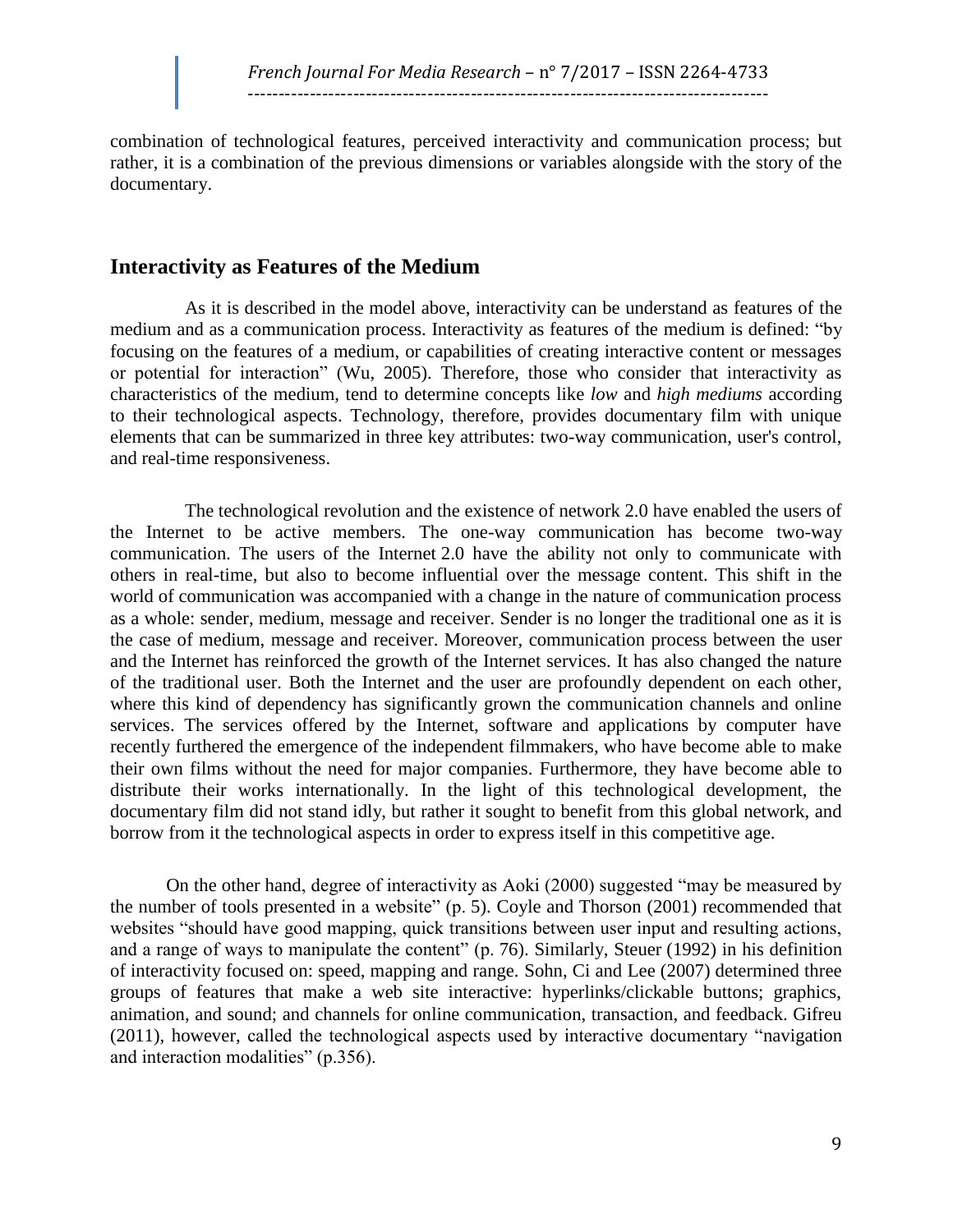Interactive documentary allow its users to not just viewing the content, but rather to engage into different levels of interactivity such as clicking on hyperlinks, which would lead to different internal and external pages or other different videos, such as *Forgotten Flags* (2007) and *Moss Landing* (1989) interactive documentaries. Some of these interactive documentary projects allow even the user to add or change the content of the documentary such as the documentaries *Global Lives* (2009) and *18 Days in Egypt* (2011).

Technology in general is but potential or a suggestion to interact. Accordingly, despite of levels of interactivity that interactive documentary can provide, what in fact interactivity provides is just the possibility of interaction. Therefore, Rafaeli insists that "Interactivity is potential adequacy, but it is up to the communicators to realize it" (p. 117). Similarly, Jensen (1998) also stated in the same context that interactivity is "a measure of a media's potential ability to let the user exert an influence on the content and/or form of the mediated communication" (p. 201). In the proposed model above, interactivity as features of the medium is flowing in two-way communication connecting all elements in the model with each other. It is a constant insistence that none of these components can soly work and be able to creat an interactive experience.

# **Interactivity as Communication Process**

Interactivity as a communication process is the second important part of interactivity as a main element for producing an interactive documentary and experience. Many scholars consider interactivity as communication process (e.g., Rafaeli, 1988; Rafaeli & Sdoeix, 1997; Rogers, 1995; Stewart & Buffalo, 2002).

Rafaeli(1988) defined interactivity as "an expression of the extent that in a given series of communication exchanges, any third (or later) transmission (or message) is related to the degree to which previous exchanges referred to even earlier transmissions" (p.111).

 Rafaeli's model of interactivity is very important for developing and analyzing the model of this study, where its entire elements are flowing in the interactivity as a process of communication. He firstly distinguishes between interactive, reaction, and interactive responsiveness. In Rafaeli's model, as it is explained by Ariel and Avidar (2015), there are three possible messages in communication process. In the first type of message that generates a declarative communication, the message is considered to be always one-way communication, but both sender and receiver could exchange the role or the process of communication. This responsiveness could be at the lowest level of interactivity if these messages between the members of communication process do not refer to each other.

 Two-way communication is the second type of message that produces reactive or responsive communication. Both receiver and user are able to exchange the role of communication. These messages between them concentrate on required information such as computer games, where the game software can react to a user's action and vice versa (Ariel &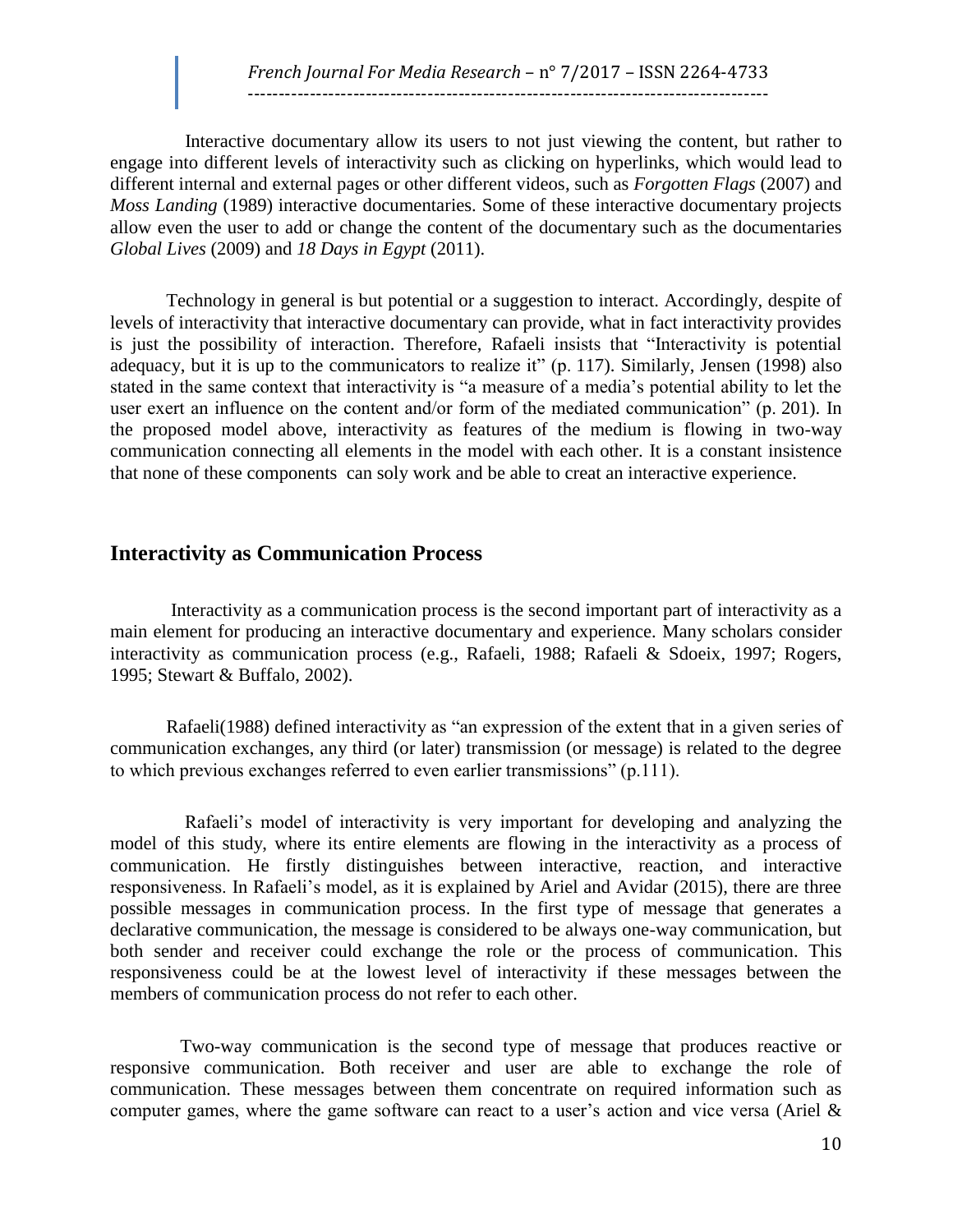#### *French Journal For Media Research* – n° 7/2017 – ISSN 2264-4733 ------------------------------------------------------------------------------------

Avidar, 2015). Two- step flow of communication between user and receiver is the third type of message that creates an interactive communication. The message in this type of communication does not only refer to a previous round, but also to the previous rounds. This type of interactive communication could occur between two persons in actual life or two persons through a platform, where the communication between them is a constrictive process. This means that each message will build itself referring to the previous ones, and will encourage each other (Ariel & Avidar, 2015).

 In the same matter, Avidar (2013) developed Rafaeli's model of interactivity and presented a new model so-called "responsiveness pyramid" that distinguishes between responsiveness and interactivity, and it suggests that:

*All messages sent as a reaction to a previous message are responsive, although they can be non-interactive (a response that does not refer to the request), reactive (a response that solely refers to the request), or interactive (a response that refers to the request and initiates an additional turn/s) at the same time. In other words, an interactive response is a highly responsive message. (Ariel & Avidar, 2015, p. 23)*

 However, Heeter (2000) defined interaction as "an episode or series of episodes of physical actions and reactions of an embodied human with the world, including the environment and objects and beings in the world". (p. 7). In different position in the same study, she limited the interaction on the interaction experience by the participant who is "capable of observing through one or more senses over whatever channels exist to connect the participant to the experience". (p. 11). Thus, interactivity as a communication process "is what occurs on the channels, not the channels themselves or their characteristics. The technology affords the interactivity but does not define interactivity" (Tremayne, 2005, p. 41).

 In the model of this study and based on Rafaeli's model, communication process refers to the profound correlation between all structures of interactive documentary. It is the interrelationships that could produce an interactive documentary and an interactive experience. It is, however, a continuous process between each structure and the other in order to build a reciprocal meaning, and reconstruct an interactive story, based on the level of interactivity, participation of the user and development of the documentary's interactive narratives. Two- step flow of communication, as a high interactive communication is the core of this model, where each structure in the model is not only performing as a passive sender or receiver, but as an interactor who/or, which keeps the communication flowing. As a result, depending on the way the communication is flowing, the level of interactivity between the members of interactive documentary can be determined, reevaluated and developed.

#### **USER**

 In the model of this study, user is understood and operated into perceived interactivity and physical involvement. He/she is the main element that occupies the top center of the model,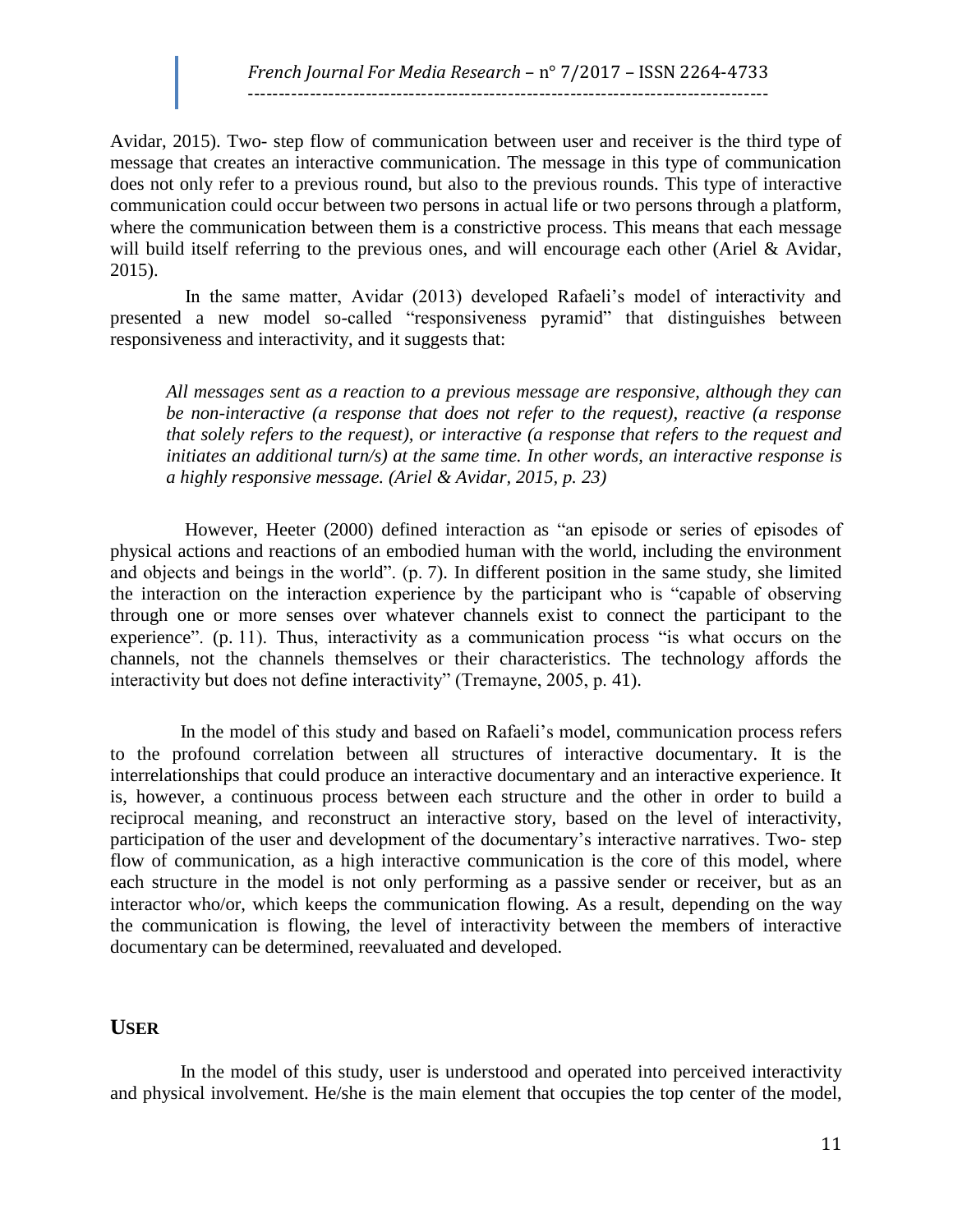because one of his/her responsibilities is to give the interactive documentary a meaning, and to keep the communication flowing. Interactive documentary could be well constructed in terms of the technological aspects and the story, but that all works in vain if the user does not activate the possible interactive characteristics of the medium that holds the documentary story.

# **User's Perceived Interactivity**

l

 Perceived interactivity, as it is shown in the model, is an essential approach to comprehend and analyze the interactive documentary through the perception of user. Perceived interactivity is defined as "a psychological state experienced by a site-visitor during the interaction process" (Wu, 2005, p. 30). Newhagen et al. (1995) was one of the first studies to deal with interactivity as individuals' perception. Later, Wu (1999) measured perceived interactivity of individuals.

 There are several studies in certain fields such as advertising and marketing that applied perceived interactivity to measure the relationship between interactivity as features of the medium and as the user's perception of those features. Results from these studies were significantly varied: while some studies found a significant positive relationship between both variables (e.g., Cho & Leckenby, 1999; Hwang & McMillan, 2002; Jee & Lee, 2002; McMillan, 2000; Wu 1999; Yoo & Stout 2001); others did not find the same significant correlation (e.g., Bezjian- Avery, Calder, & Iacobucci, 1998; Coyle & Thorson, 2001). On the other hand, many definitions that have dealt with interactivity as a perception focused on two elements that can be found in Wu's (2005) scale, which includes: perceived control and perceived responsiveness<sup>3</sup>.

Therefore, the user's perceived interactivity is comprehended and operated within the frame of perceived control and perceived responsiveness. These two categories of the user's perceived interactivity may reflect the way that the interactive technological design its tools in order to meet the user's needs. On the other hand, perceived control as a partial element of the percieved interactivituy is the user's feeling that he has control over the website, content and speed. Essential difference that modern technology has profoundly made is the transition from linear relationships between *user, authorship and product/ story* to non-linear correlations. Interactive documentary with using interactive features has recently created new channels for the user to move from passive recipient to interactive member. Notwithstanding the technological features such as mapping, hypertexts give the user more control and choice over navigation, content and speed, they remain basically a facilitative channel, since the whole process depends on the user's perception. Therefore, it may be argued that there is no interactivity outside the user's mind.

<sup>3</sup> Wu's (2000) scale in fact includes also perceived personalization with regard to "(a) acting as if it were a person; (b) acting as if it wants to know the site visitor; and (c) acting as if it understands the site visitor" (p. 31). This paper does not include the last dimension because it seems as a result of perceived control and perceived responsiveness.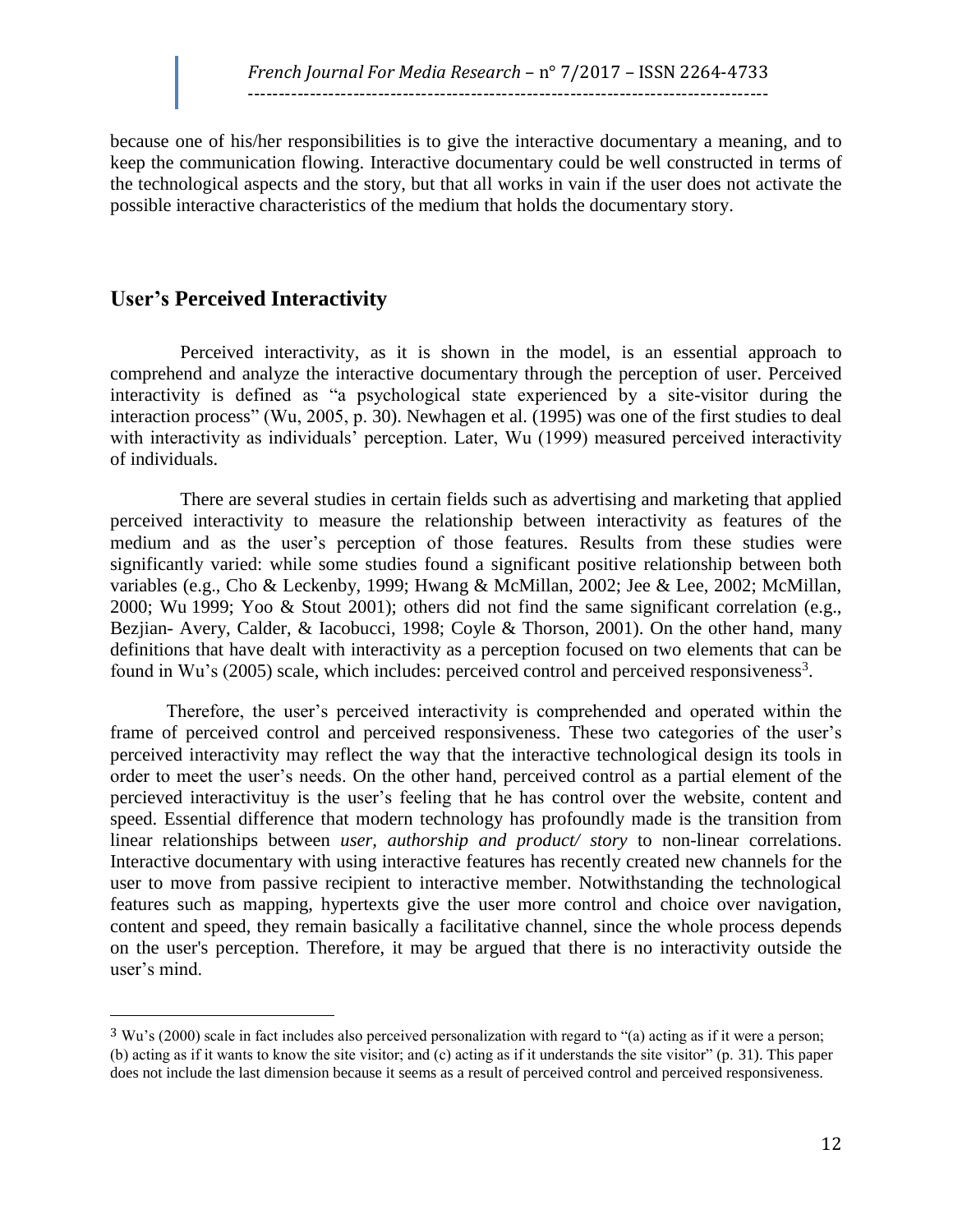However, transition from linear documentary to interactive documentary gave the user theoretically and technologically more control than ever. It has become possible for the user to choose the proposed starting point by the author and navigate through other complex and connected options towards endless suggested points. In traditional documentary, in comparison, the production line is predetermined and mastered to go from one point to another without any possibility of modification.

 Regardless of the degree or the type of control that the interactive documentary could provide, the final criterion is fundamentally based on how the user perceives this kind of control. In addition, although it is rather known the ability of technological features to provide control and choice to the user, it is little known about the user's perceptions of these features and their suitability to meet his/her needs. For example, Williams reported that "IDEO found that most people only use a few functions offered by state-of-the-art television, and that they tend not to readjust the controls once they have set them" (1996, p. 35). This may pose other questions whether the number of interactivity's features could lead to energize or fatigue the user. More recently, Nilson (2006) stated that there is a participation inequality on the Internet with only 1% of people creating content, 9% editing or modifying that content, and 90% viewing content without actively contributing. This suggests that there is still lots of work should be done on understanding how the user comprehends this control through empirical studies on the relationship between the user's perceptions and interactive documentary.

 On the other hand, perceived responsiveness as a second category of the user's perceived interactivity concentrates on exchanging communication in real-time with a system, other users, applications and products. At first glance and comparing with the linear documentary, one can simple argue that the interactive documentary has the indispensable technology that allow the user to exchange interpersonal communication, and interacts with the offered interactive story in real- time. But the problem lies in the sense of two-way communication, real-time, and how user perceives both concepts.

 Two-way communication is not the only attribution of interactivity. Communication experiences may occur from one user to another and from multi-users to multi-users. These experiences could also refer to the degree of involved reactions (e.g. Hoffman & Novak, 1996; Rust & Oliver, 1994). On the other hand, Leary (1990) confirmed that the success of the medium is about having aspects that look similar to interpersonal communication. Apparently, interpersonal communication is regarded as a criterion for judging the interactive experiences (e.g., Bretz, 1983; Heeter, 1989; Williams et al., 1988). Making two-way communication through intermediate environments similar to interpersonal communication is a critical problem, because most interactive experiences are linked to mediate environments, which is not the same case in the interpersonal communication (Kiousis, 2002). Accordingly, Schudson (1978) criticized the use of interpersonal communication as a standard to have or judge interactive experiences. Later, Kiousis (2002) proposed to use a wider concept other than interpersonal communication.

 However, real-time is considered essential factor in many studies related to the perceived interactivity (e.g., Lombard & Ditton, 1997; Zeltzer, 1992; Wu, 2005). Linking interactive communication with real-time makes means of communication more attractive (e.g.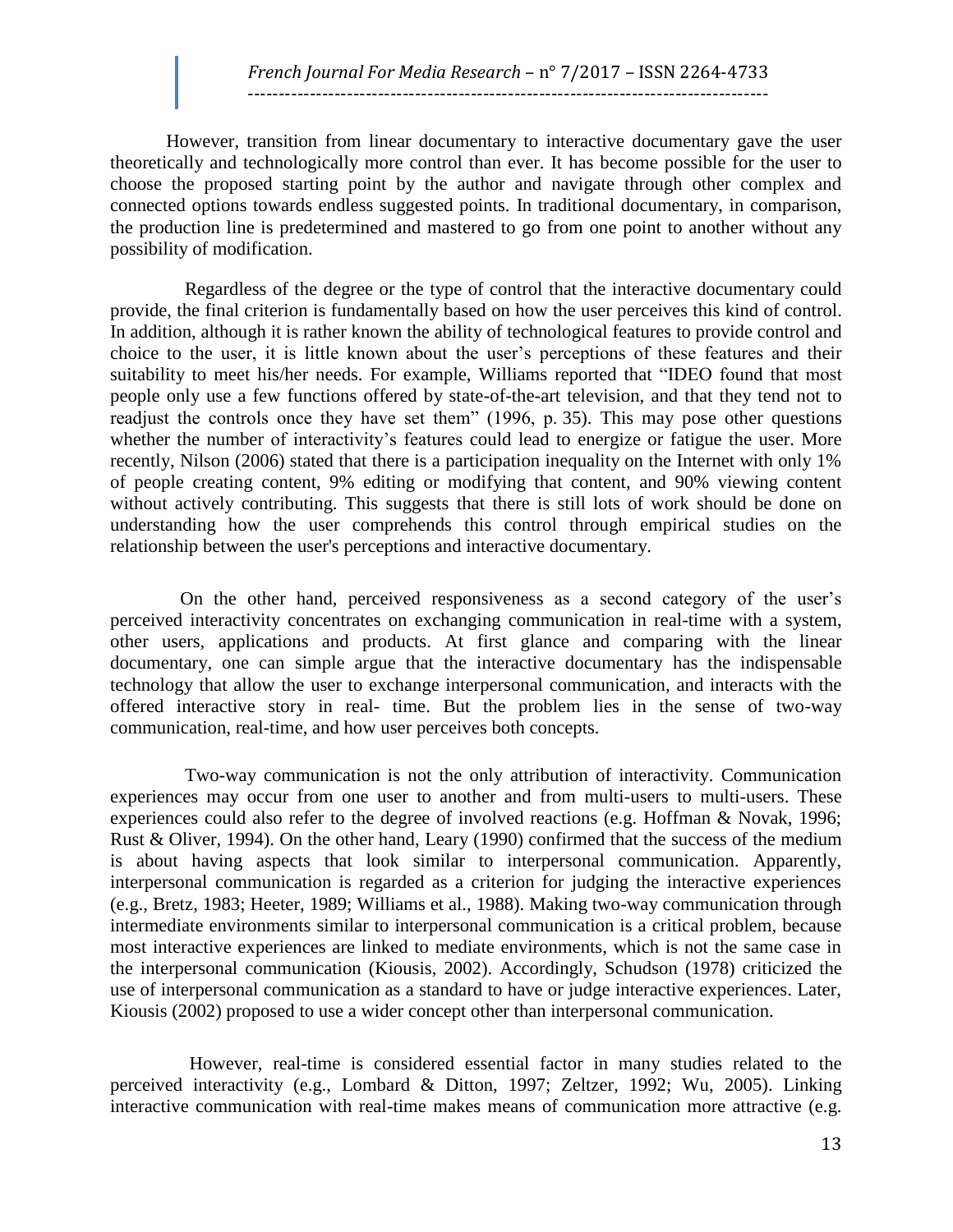Finn, 1998; McMillan, 2000), although it should be a distinction between the flexibility of time and speed (Kiousis, 2002). Therefore, Kiousis (2002) proposed a distinction between speed and the perceptions of speed, because it is poorly explained in the interactive studies, and because what the users perceive is different from the standards of medium or system. For example, the user at the present time might consider the speed of the Internet as an ideal speed, but a decade ago, where the Internet was slower, the user at that time did not perhaps feel the same way (Kiousis, 2002).

 It should be noted that there is a lack of studies on perceived interactivity regarding interactive documentary. User is almost absent from the empirical studies on interactive documentary. Consequently, perceived interactivity cannot just be brought from other fields and operationalized on this documentary genre. Each field has its own perceived interactivity that functions alongside with other aspects related to the nature of the product itself. User's perceived interactivity in the interactive documentary varies from other fields such as advertising and marketing, because it is linked to the framework of the documentary story. It is also affected by other factors such as user's mode, web skill, etc. These aspects can give different meaning to the documentary in general, and can be variously interpreted by the user.

#### **User's physical Involvement**

 As it is shown in the model of this study, physical involvement as other elements is a significant factor to understand the interactive documentary. It refers to the physical behavior of the user when dealing with interactivity offered to him by an interactive documentary. This physical behavior is related to navigation, browsing, clicking, writing or commenting, editing and producing. In some documentaries that use 3D technique and virtual reality gaming such as *JFK Reloaded* (2004), *One Millionth Tower* (2011) and *The Virtual Revolution* (2009), and the physical actions of the user could be unconsciously broader and more intensive (Galloway et al., 2007)

 As argued earlier, the difference between linear and interactive documentaries is that the linear type is based on cognitive activity. When the user watches a linear documentary, he/she interacts within imaginative and cognitive way. The level of cognitive interaction is varied depending on the subject of the film itself, and on the user's psychological structures. In interactive documentary, the user is insisted, in addition to the cognitive effort, to exert a physical effort to get the information and interaction. The physical effort is varied and built on the type of interactive documentary and its subject. Thus, a number of (browsing, clicking, etc.) alongside with the time the user spends involving with documentary may determine the level of interactivity. They could also determine the theoretical and practical framework for evaluating the communication processes and experiences in interactive documentary.

Each interactive behavior of the user is fundamentally expressing a physical and cognitive map or plot of reproducing, or reediting and redirecting the documentary. In other words, each physical engagement of the user could provide unlimited scenarios, where each user is able to rewrite and reproduce his/her own documentary/reality from the represented one. The user is confronting an infinite network of documentaries within each interactive project. This unlimited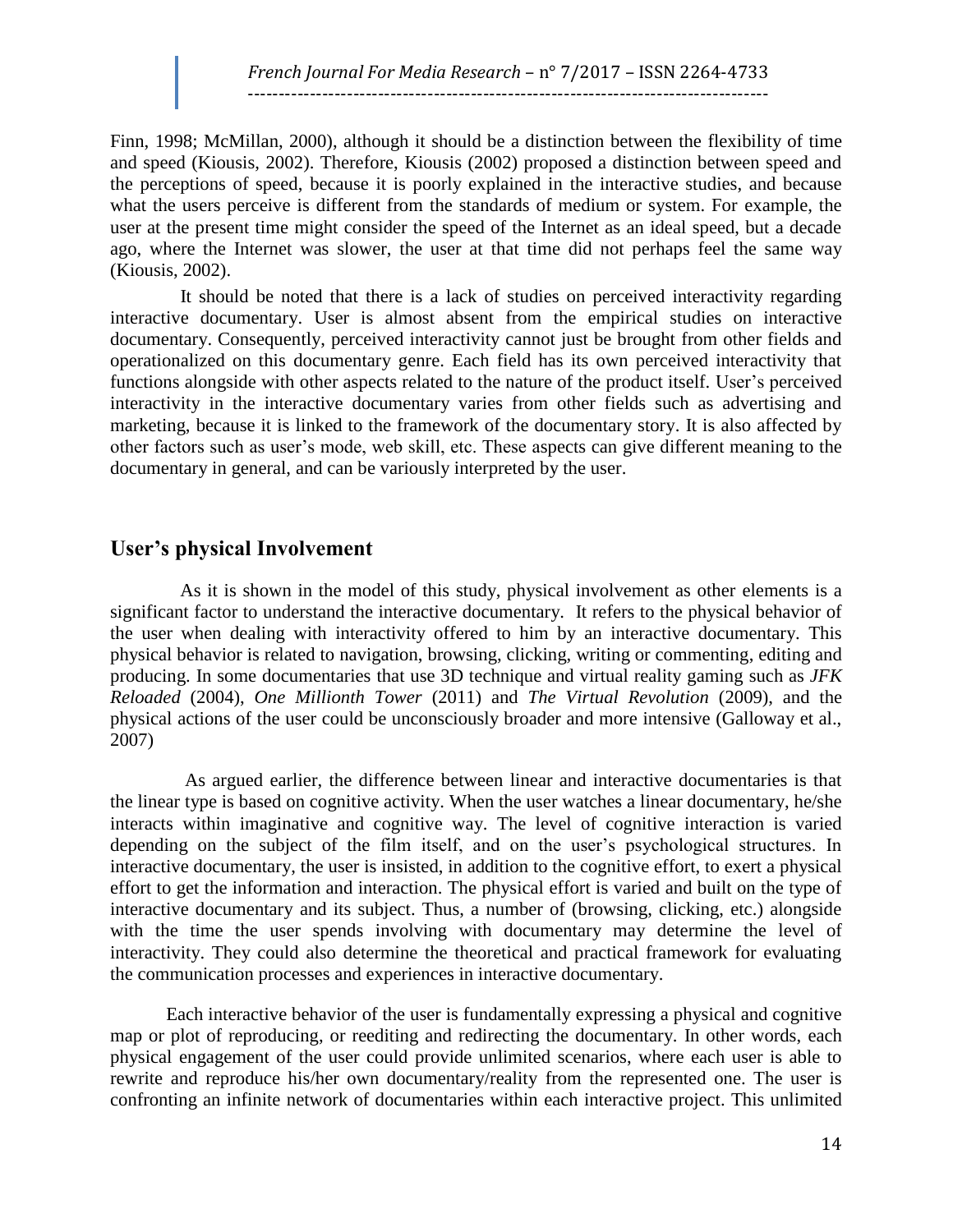reproduction is, however, restricted to a number of important factors such as the budget, the size of distribution, advertising, the importance of the story, the flexibility of the options and the characteristics of the user.

Moreover, the physical maps of users, while interacting with an interactive documentary can be remarkably used and invested to draw firstly the cognitive production and direction of the users; and secondly to enhance the narrative of the interactive documentary in general.

Based on the above, each physical interactivity of the user should be separately defined and measure with a precise scale that can decipher its meaning. In addition to that, each unit of the physical interactivity should be linked to other ones under the framework of the documentary story. Therefore, finding a meaning of the physical activity might be extremely difficult, because, for example, the high number of clicks may not mean, as it is expected, a high degree of interaction. It may oppositely mean that the user is unable to find what he/she is looking for, or it may reflect that the user is, for some reason, disturbed or confused. Few number of clicking may mean, on the other hand, that the user is spending a hard time for comprehending the interactive project, or it may mean that he spends enough time to read a story or watch a video. However, each unit of the physical interactivity is associated with other factors such as: the time spent by the user viewing an interactive project; the cognitive interactivity of the user; and the proposed features of the physical interactivity within the interactive documentary project.

Furthermore, finding a scale to analyze the physical interactivity of user, while viewing an interactive documentary, could significantly be a very useful tool for: giving an identification to the unknown user; deciphering the reproduced story of the user by extracting the physical maps or cognitive plots; redefining the authorship or the project's designers; and lastly, reevaluating the units of interactive documentary.

### **DOCUMENTARY FILM**

 Documentary film is the third structure in the model of this study. It indicates that interactive documentary is still connected with the traditions of linear documentary as nonfictional story. In the model of this study, however, *authorship and narrative* as the main classical concepts of linear documentary are still presented in the space of interactive documentary, but as **critical** concepts, and with shifting in the roles, tasks and meanings. This kind of alteration has consequently affected the levels of representations of reality*.* User in the model is occupying the author's classical status at the top center of this model. The classical relationship between author, narrative and user is seemingly no longer the same.

### **Authorship**

 In the traditional documentary, author is understood as the main player for producing a film by using complicated techniques with regard to writing, filming and editing. The author is the only controller of the film sequences from the start point to the end. However, this role has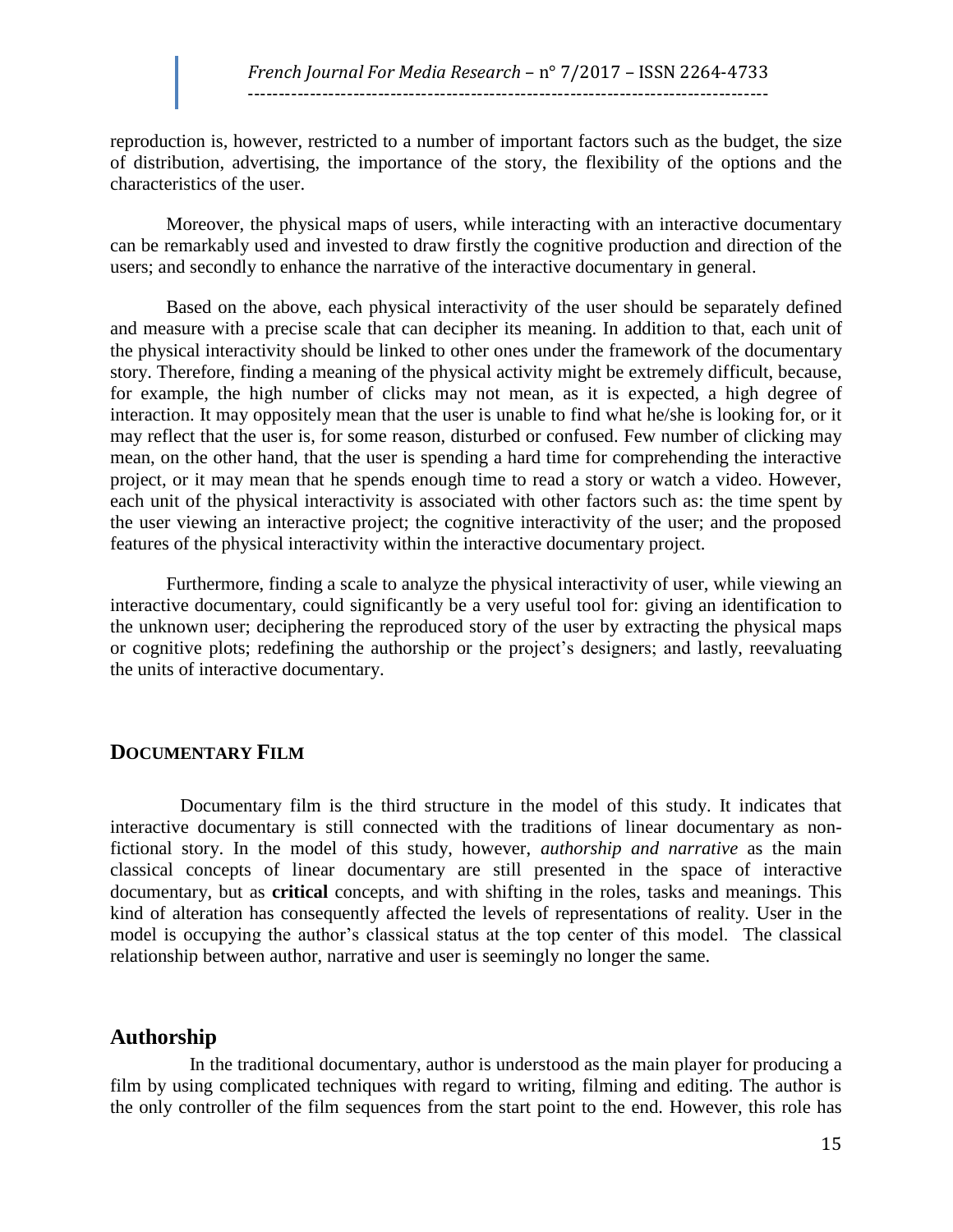gradually started to vanish with the presence of interactive documentary, where the role of authorship falls back from the sole control over the film, to assistant or assistant author (Gifreu, 2011). Reiter (as cited in Gifreu, 2011) pointed out:

*A very important point to study is the relationship established between the author and the reader, the ways of sharing the control between them and the chances the author has to establish, through this control transfer, the conditions for the receiver to fully enjoy and*  interact with the experience of interacting with the application, so that the planned *knowledge transmission objectives are reached. [...] This particular relationship regarding the authorship suffers a marked change from the advent and evolution of the so-called collaborative web and, as a result of this transformation, all genres depending on it, have also suffered profound changes. (p. 8)*

 Therefore, the rapid technological developments seemed to have diminished the presence of the author. The direction and tasks between both the author and the user have turned out to be more sophisticated and intertwined than ever. This may thus established a new age marked with undifferentiated roles.

# **Narrative**

Narrative refers in this study to the documentary structure and to *representing reality* as core and controversial concepts that surrounded the documentary film since its first appearance.

The structure of the documentary film is essentially associated with sounds, images, videos, texts alongside with the features of interactivity when discussing interactive documentary.

 In linearity, narrative structures cannot be modified if the viewer receives it. It is oneway communication from the author to viewer, and the feedback is usually passive, or at least limited. Narrative in linear documentary is generally a chronological narrative based on causes and effects, where each structure comes as a result or a reaction of the previous one. On the contrary, in interactive documentary, the narrative structures are interactive and exchangeable. User sometimes can even create the whole story of a documentary. Features, applications and modalities of interactivity have changed the nature of the narrative structure, and traditional editing tablets to meet the user's needs. Interactive documentary is new way of structuring reality without going in one straight direction from a starting point to the end. It is a complex of potential networks and structures that interact with each other in intertwined directions. The user, at this age of the Internet, is no longer the same. The Internet is currently teeming with information traffics including text, images, videos and sounds. With the increase in these options, it becomes very difficult to retain the user or even to attract him/her.

However, narrative also refers to the critical term called *representation of reality* (see Black, 2002; Jerslev, 2002; Nichols, 1991; Godmilow& Shapiro, 1997). Regardless of how reality is represented or constructed, what is known so far that this type of documentary is nonfiction trying to convey a message of what is happening in "historical world" (Nichols, 1991,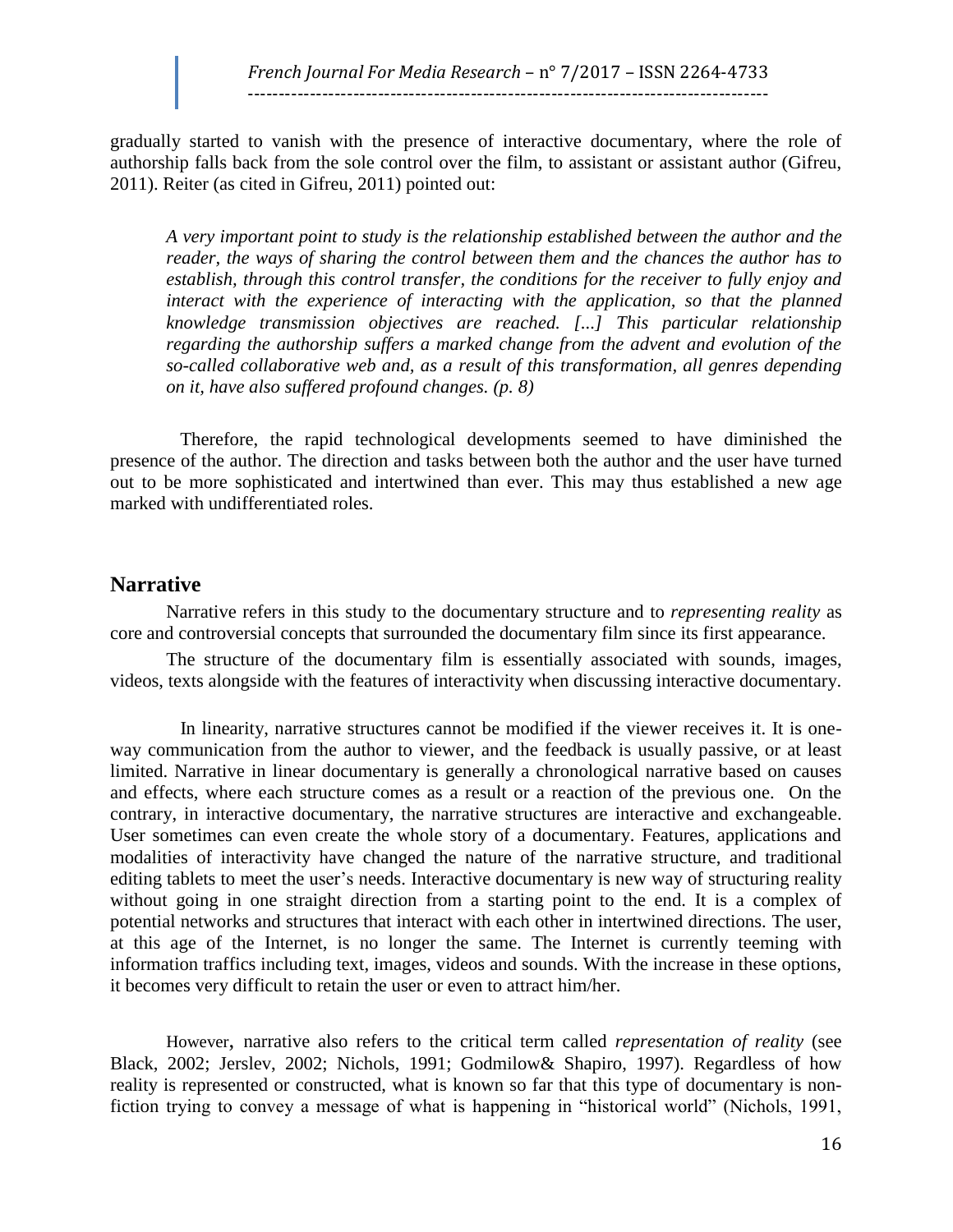p. 25). What is represented in both linear and interactive documentaries is regarded as documentary, because it provides information, knowledge, and experiences from real life or at least what is considered to be real.

Reality provided by the interactive documentary is a participatory reality between the author and the user. Reality is no longer a solely product of the author. Instead, the user has become involved in this creative structure. It might be argued, however, that what traditional documentary provides is also a participatory reality, because when the user watches a documentary, he/she creates in return his/her own version of reality from a represented one. That is obviously true, but this version of reality remains in the imaginative world. User may generally preserve this imaginative version for himself/herself or share it with others under his/her interpretations. In contrast, the represented reality in interactive documentary is extraordinarily optional since it offers the possibility for the user to not only be imaginatively restricted to the represented reality, but instead, he can physically interact throughout multiple levels of interactivity.

 Thus, although the concept of *representing reality* differs from one documentary to another, reality in both documentaries is seen as a participatory with some differences. In linear documentary, it is limited to the fact that the author creates his/her own version of reality, and the user reproduces the given version, but within a psychological analytical framework. In interactive documentary, in addition to above, both the author and the user are together creating or sharing the observed reality exchanging their roles.

# **PROPOSED DEFINITION**

Based on previous model and relative discussion, interactive documentary could be understood, defined and analyzed as a relational concept through three main aspects: (a) interactivity as characteristics of the medium and as a communication process; (b) user as perceived interactivity and physical involvement;(c) and lastly, documentary film as authorship and narrative. Those three aspects of the interactive documentary are in a dual *correlation twostep flow way communication* pouring in interactivity as a communication process.

 Therefore interactive documentary could be defined as "a structure of interactivity, user and documentary. It is a sort of non–fictional documentary that uses the Internet and benefits from the technological and interactive modalities. The interactive technology is employed to build the components of the documentary story in order to potentially convey an interactive communication with the user. In this communication process, the user is given varied degrees of control and choice to cognitively and physically activate the prospective interactivity, and give the story of documentary an interactive and exchangeable meaning".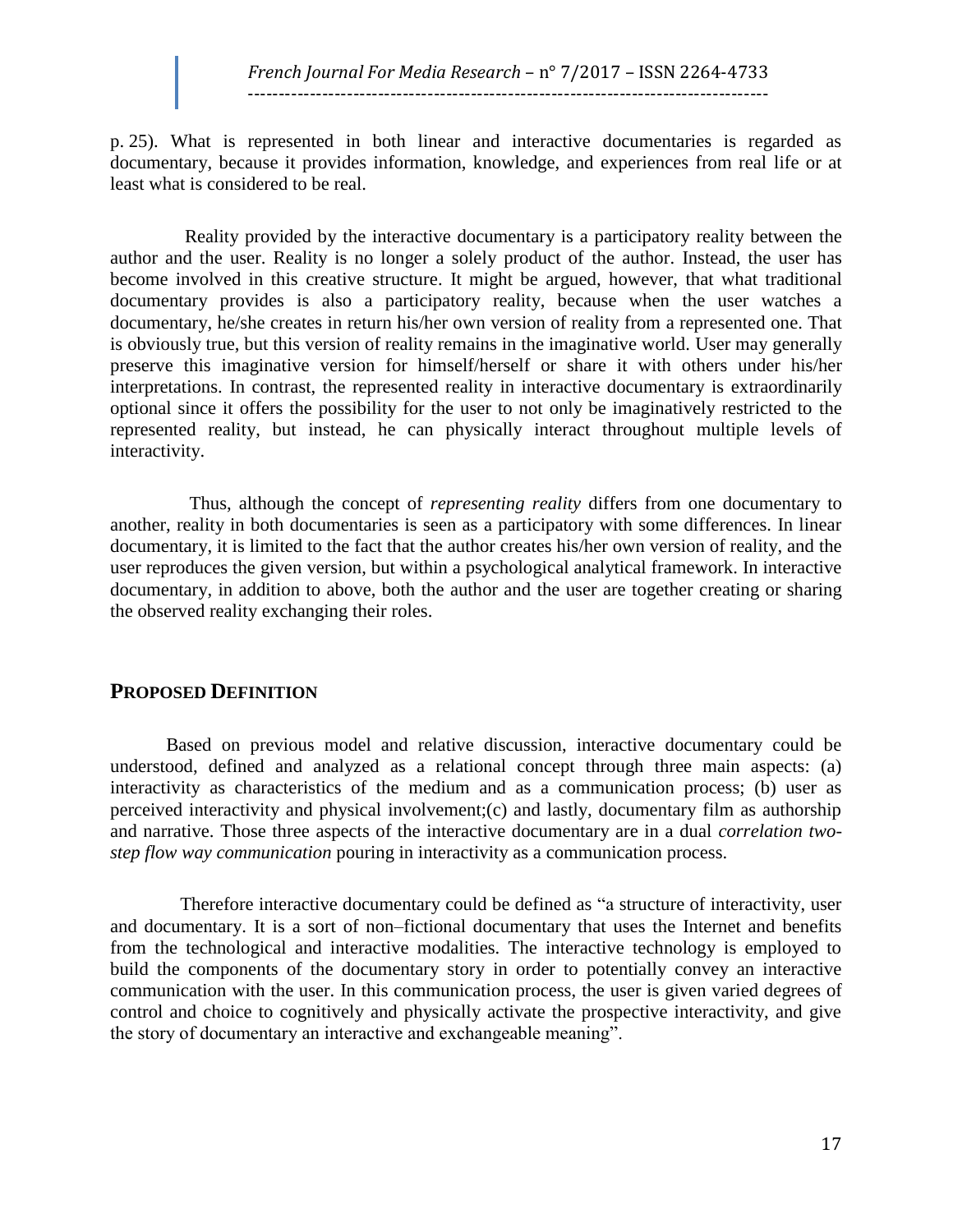### **CONCLUSION**

Understanding interactive documentary requires a comprehension of the basic components that make a documentary interactive: user as *perceived interactivity and physical involvement*; interactivity as *features of a medium and as communication process*; and documentary film as *authorship and narrative*. This paper proposed a model for dealing with interactive documentary on the basis of previous basic components. It is, however, a proposal for analyzing and conceptualizing interactive documentary through these components. Therefore, it is important to understand that the basic components of interactive documentary are overlapping components. It is complicated to separately comprehend each one of them without measuring the impact of each of them on the other. There is almost a paucity of empirical research on the relationship between the user and the interactivity within the frame of interactive documentary.

Therefore, any attempt to understand interactive documentary without the presence of user's perceptions and physical actions could be considered insufficient, because it remains within the theoretical framework. On the other hand, the correlation of interactive documentary with other concepts of documentary film itself such as authorship and representing reality raises critical questions among scholars and makes the attempt of definition more difficult. Nevertheless, based on several definitions of interactive documentary and basic components generated from these studies, this study proposed a definition of interactive documentary, which can be regarded as a primary path to understand interactive documentary in an orderly manner.

### **REFERENCES**

Aldersey-William, H. (1996). Interactivity with a Human Face. *Technology Review, 99*(2), 34-9. Almeida, A., & Alvelos, H. (2010). An Interactive Documentary Manifesto. *Interactive Storytelling Lecture Notes in Computer Science,* 123-128.

- Aoki, K. (2000). Taxonomy of Interactivity on the Web. *Esitelmä Association of Internet Researchers-konferenssissa. University of Kansas. Lawrence, Kansas.(Saatavilla: http://citeseerx. ist. psu. edu/viewdoc/download*.
- Ariel, Y., & Avidar, R. (2015). Information, interactivity, and social media. *Atlantic Journal of Communication*, *23*(1), 19-30.
- Avidar, R. (2013). The responsiveness pyramid: Embedding responsiveness and interactivity into public relations theory. *Public Relations Review*, *39*(5), 440-450.
- BBC. (Producer). (2009). *The Virtual Revolution* [Online and tv documentary]. In *Http:// www.bbc.co.uk/virtualrevolution/3dexplorer.shtml /* Retrieved November 3, 2016.
- Berenguer, X. (2004). Una dècada d'interactius [A decade of interactive media]. *Temes de disseny*, (21), 30-35.
- Bezjian-Avery, A., Calder, B., & Iacobucci, D. (1998). New media interactive advertising vs. traditional advertising. *Journal of advertising research*, *38*, 23-32.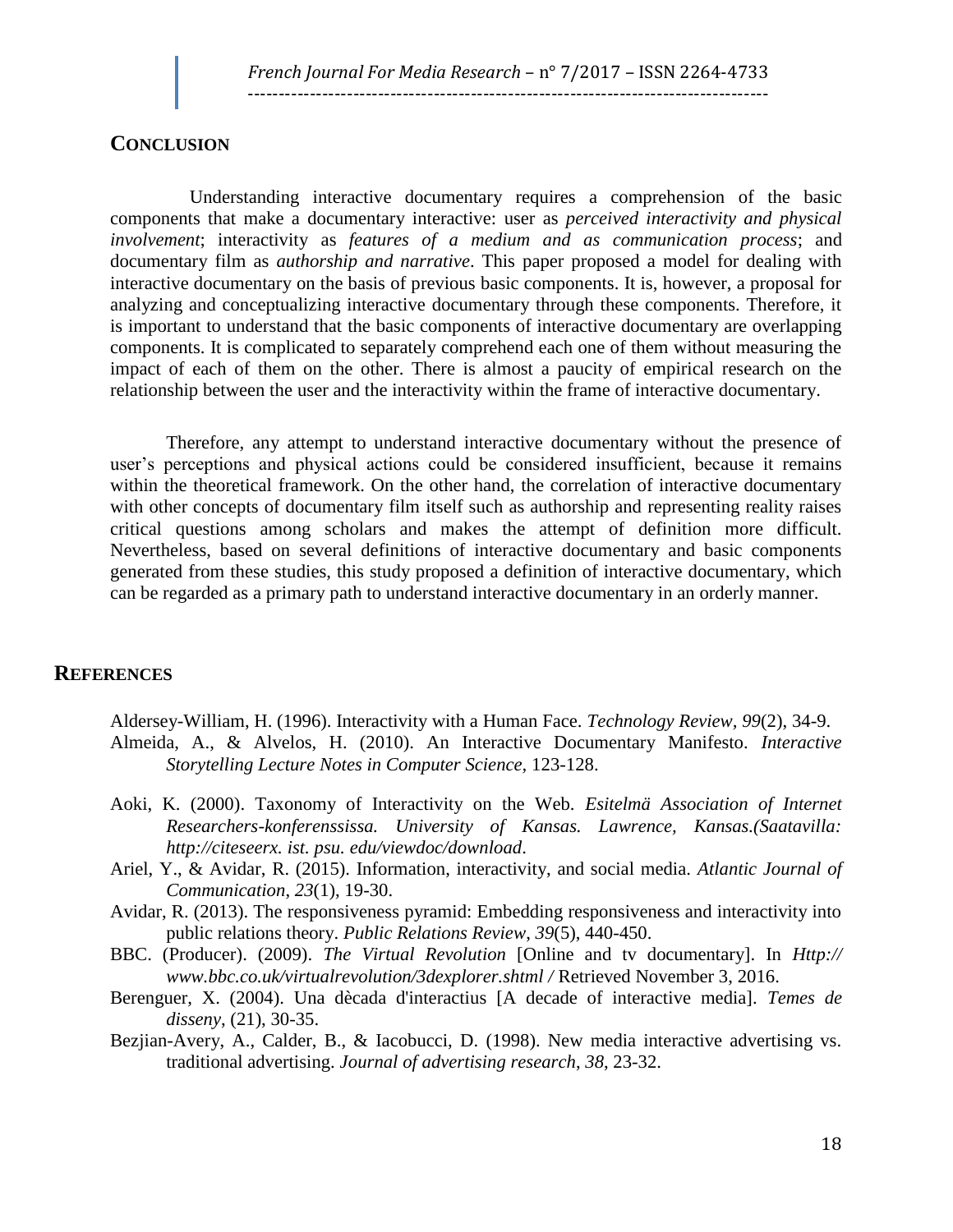- Brachet, A. (Producer), & Dufresne, D., & Brault, P. (Director). (2010). *Prison Valley* [Online documentary]. In *Http:// http://prisonvalley.arte.tv/?lang=en /*. Retrieved November 3, 2016.
- Bretz, R. & Schmidbauer, M. (1983). *Media for interactive communication*. Beverly Hills, CA: Sage Publications.
- Black, J. (2002). *The reality effect*: *: Film culture and the graphic imperative.* New York: Routledge.
- Blast Theory. (Producer). (2004-2009). *Rider Spoke* [Locative project]. In *Http:// www.blasttheory.co.uk/projects/rider-spoke/* Retrieved November 3, 2016.
- Cho, C. H., & Lecken Brachet y, J. D. (1999). Interactivity as a measure of advertising effectiveness: Antecedents and consequences of interactivity in web advertising. In *Proceedings Of The Conference-American Academy of Advertising* (pp. 162-179). American Academy of Advertising.
- Coyle, J. & Thorson, E. (2001). The Effects of Progressive Levels of Interactivity and Vividness in Web Marketing Sites. *Journal Of Advertising*, *30*(3), 65-77.
- Daft, R. & Lengel, R. (1986). Organizational Information Requirements, Media Richness and Structural Design. *Management Science*, *32*(5), 554-571.
- De la Peña, N. (Producer). (2007). *Gone Gitmo* [3D Online Game]. In *Http://gonegitmo.blogspot.fr/* Retrieved November 3, 2016.
- Eitzen, D. (1995). When Is a Documentary?: Documentary as a Mode of Reception. *Cinema Journal*, *35*(1), 81-102.
- Finn, T. A., & Lane, D. R. (1998). A conceptual framework for organizing communication and information systems. *International Communication Association, Jerusalem,* 20-24.
- Fiore, A. M., & Jin, H. J. (2003). Influence of image interactivity on approach responses towards an online retailer. *Internet Research*, *13* (1), 38-48.
- Flaherty, R. (Director). (1922). *Nanook of the North* [Documentary]. In *Http:// https://www.youtube.com/watch?v=uoUafjAH0cg/* Retrieved November 3, 2016.
- Galloway, D., McAlpine, K. B., & Harris, P. (2007). From Michael Moore to JFK Reloaded: Towards a working model of interactive documentary. *Journal of Media Practice*, *8* (3), 325-339.
- Gaudenzi, S. (2013). *The Living Documentary: from representing reality to co-creating reality in digital interactive documentary* (Doctoral dissertation, Goldsmiths, University of London).
- Choi, I. (2009). Interactive documentary: A production model for nonfiction multimedia narratives. *Intelligent Technologies for Interactive Entertainment.* Berlin: Springer, 44‐ 55.
- Gifreu, A. (2011). The Interactive Documentary: Definition Proposal and Basic Features of the Emerging Genre. *McLuhan Galaxy Conference Proceedings*, 354-365.
- Goodnow, K. (2004, March). Interactive Documentary. *DigiMedia Conference, Cairo, March*, 1- 2.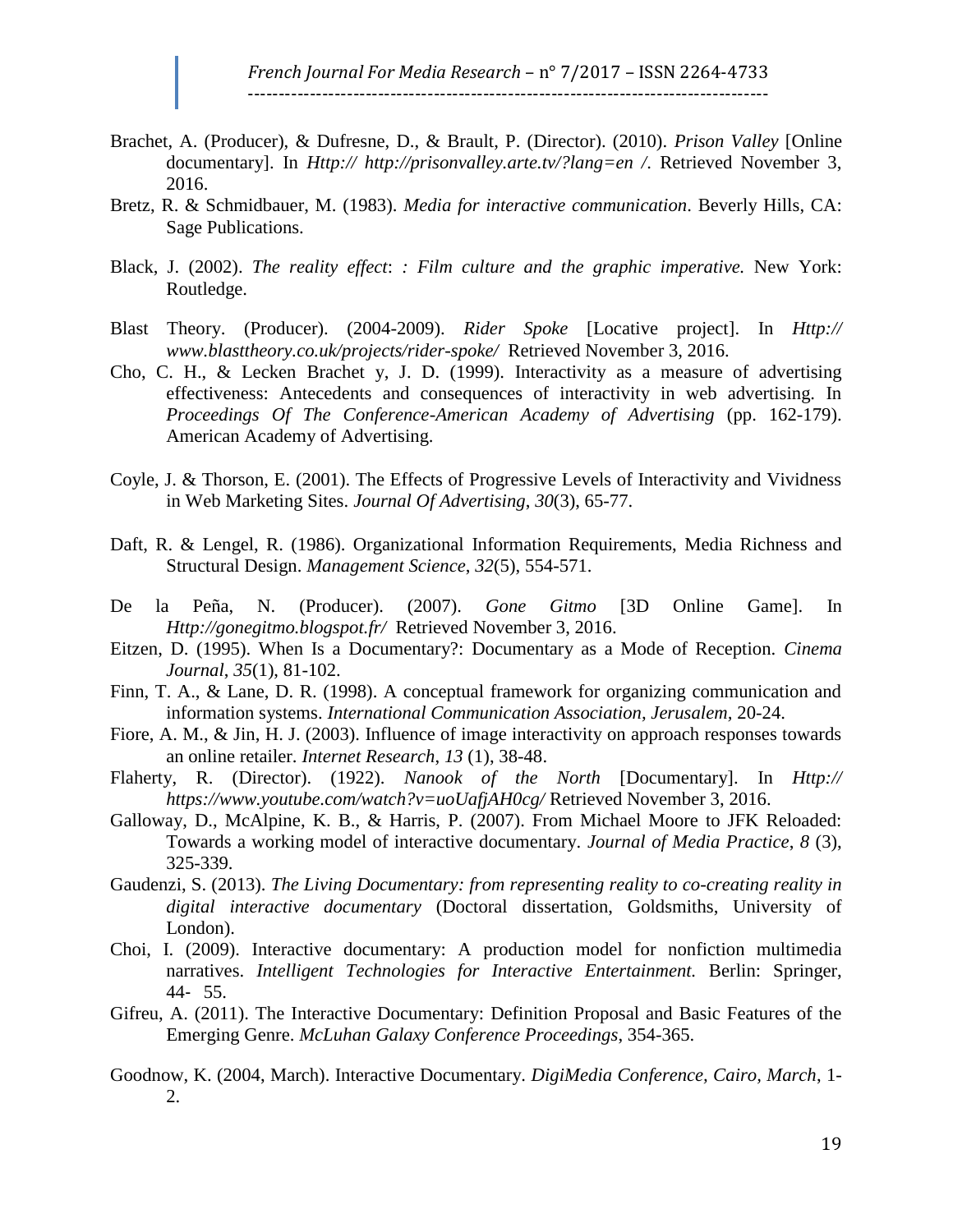Grierson, J., & Hardy, F. (1966). *Grierson on documentary*. Unvisited of California Press.

- Harris, D. (Creator). (2009-ongoing). *Global Lives* [Cross-platform documentary]. In *Http://globallives.org/en/* Retrieved November 3, 2016.
- Heeter, C. (1989). 'Implications of New Interactive Technologies for Conceptualizing Communication', In Salvaggio, J and Bryant, J. (eds.) *Media Use in the Information Age: Emerging Patterns of Adoption and Consumer Use*. Lawrence Erlbaum Associates, 217- 235
- Heeter, C. (2000). Interactivity in the context of designed experiences. *Journal of Interactive Advertising*, *1*(1), 3-14.
- Hoffman, D. L., & Novak, T. P. (1996). Marketing in hypermedia computer-mediated environments: Conceptual foundations. *The Journal of Marketing*, 50-68.
- Honkytonk Films. (Producer), & Bollendorff, S. (Director). (2009). *Journey to the End of Coal*  [Online interactive documentary]. In *Http://www.honkytonk.fr/webdocs/journey/.*  Retrieved November 3, 2016.
- Hwang, J. S., & McMillan, S. J. (2002, March). *The role of interactivity and involvement in attitude toward the Web site*. Paper presented at the American Academy of Advertising, Jacksonville, FL.
- Jensen, J. F. (1999). Interactivity: Tracking a New Concept in Media and Communication Studies. *Nordicom Review,* 19(1), 185-204.
- Jee, J., & Lee, W. N. (2002). Antecedents and consequences of perceived interactivity: an exploratory study. *Journal of interactive advertising*, *3* (1), 34-45.
- Jerslev, A. (2002). *Realism and reality in film and media*. Copenhagen: Museum Tusculanum Press.
- Kiousis, S. (2002). Interactivity: a concept explication. *New Media & Society*, *4*(3), 355-383.
- Leary, T. (1990). The interpersonal, interactive, interdimensional interface. In B. Laurel(Ed), *The art of human-computer interface design*. Reading: Addison-Wesley Publication Company.
- Lieb, T. (1998). Inactivity on Interactivity. *Journal Of Electronic Publishing*, *3*(6).
- Lombard, M. & Ditton, T. (2006). At the Heart of It All: The Concept of Presence. *Journal Of Computer-Mediated Communication*, *3*(2), 0-0.
- Macias, W. (2003). A beginning look at the effects of interactivity, product involvement and web experience on comprehension: Brand web sites as interactive advertising. *Journal of Current Issues & Research in Advertising*, *25* (2), 31-44.
- McMillan, S. J. (2000). Interactivity is in the eye of the beholder: Function, perception, involvement, and attitude toward the web site. In *Proceedings of the conference-American academy of advertising* (pp. 71-78). Pullman, WA; American Academy of Advertising; 1999.
- McMillan, S. J. (2002). A four-part model of cyber-interactivity Some cyber-places are more interactive than others. *New Media & Society*, *4* (2), 271-291.
- Mehta, J. (Producer). (2011-ongoing). *#18 Days in Egypt* [Cross-platform documentary]. In *Http://beta.18daysinegypt.com/*. Retrieved November 7, 2016.
- Miller, C. H. (2004). *Digital storytelling: A creator's guide to interactive entertainment*. Taylor & Francis.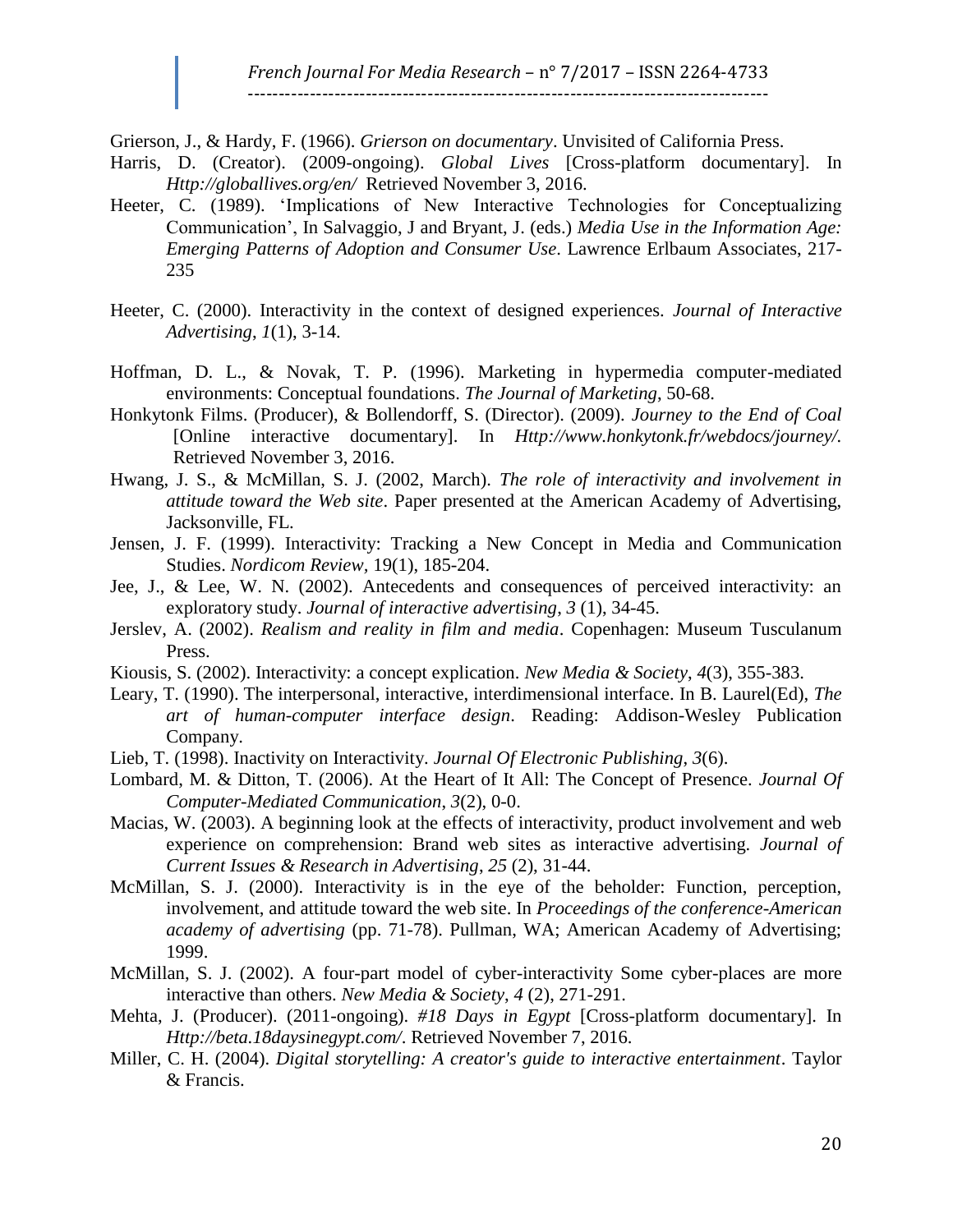- Multimedia Lab. (Creator). (1989). *Moss Landing* [Interactive documentary]. In *Http:// www docubase.mit.edu/project/moss-landing/* Retrieved November 3, 2016.
- Nash, K. (2012). Modes of interactivity: analysing the webdoc. *Media, Culture & Society*, *34*(2), 195-210.<http://dx.doi.org/10.1177/0163443711430758>
- NFB. (Producer), & Cizek, K. (Director). (2011). *One Millionth Tower* [Online interactive documentary]. In *Http://highrise.nfb.ca/onemillionthtower/1mt\_webgl.php* Retrieved November 3, 2016.
- Newhagen, J. E., Cordes, J. W., & Levy, M. R. (1995). Nightly@ nbc. com: Audience scope and the perception of interactivity in viewer mail on the Internet. *Journal of communication*, *45* (3), 164-175.
- Nichols, B. (1991). *Representing reality*. Bloomington: Indiana University Press.
- Nielsen, J. (2006, October 9). Participation Inequality: The 90-9-1 Rule for Social Features. Retrieved March 29, 2016, from https://www.nngroup.com/articles/participationinequality/
- Rafaeli, S. (1988). Interactivity: From new media to communication. In R. P. Hawkins, J. M. Wiemann, & S. Pingree (Eds.), *Advancing communication science: Merging mass and interpersonal process* (pp. 110–134). Newbury Park, CA: Sage.
- Rafaeli, S., & Sudweeks, F. (1997). Networked interactivity. *Journal of Computer-Mediated Communication*, 2 (4), 0-0.
- Raney, A. A., Arpan, L. M., Pashupati, K., & Brill, D. A. (2003). At the movies, on the web: An investigation of the effects of entertaining and interactive web content on site and brand evaluations. *Journal of Interactive Marketing*, *17* (4), 38-53.
- Ribas, J. (2000). Caracterització dels interactius multimèdia de difusió cultural*. Aproximació a un tractament específic, els "assaigsinteractius"*:FacultyofCommunication, UniversitatPompeuFabra, Barcelona.
- Rogers, E. (1995). *Diffusion of innovations*. New York: Free Press.
- Rust, R. & Varki, S. (1996). Rising from the ashes of advertising. *Journal Of Business Research*, *37*(3), 173-181.
- Rust, R. & Oliver, R. (1994). The Death of Advertising. *Journal Of Advertising*, *23*(4), 71-77.
- Schudson, M. (1978). The ideal of conversation in the study of mass media. *Communication Research*, *5* (3), 320-329.
- Godmilow, J., & Shapiro, A. L. (1997). How real is the reality in documentary film?. *History and Theory*, 80-101.
- Steuer, J. (1992). Defining virtual reality: Dimensions determining telepresence. Journal of Communication, 42, 73–93.
- Stewart, D. W., & Pavlou, P. A. (2002). From consumer response to active consumer: Measuring the effectiveness of interactive media. *Journal of the Academy of Marketing Science, 30,* 376–396.
- Sohn, D., Ci, C., & Lee, B.-K. (2007). The Moderating Effects of Expectation on the Patterns of